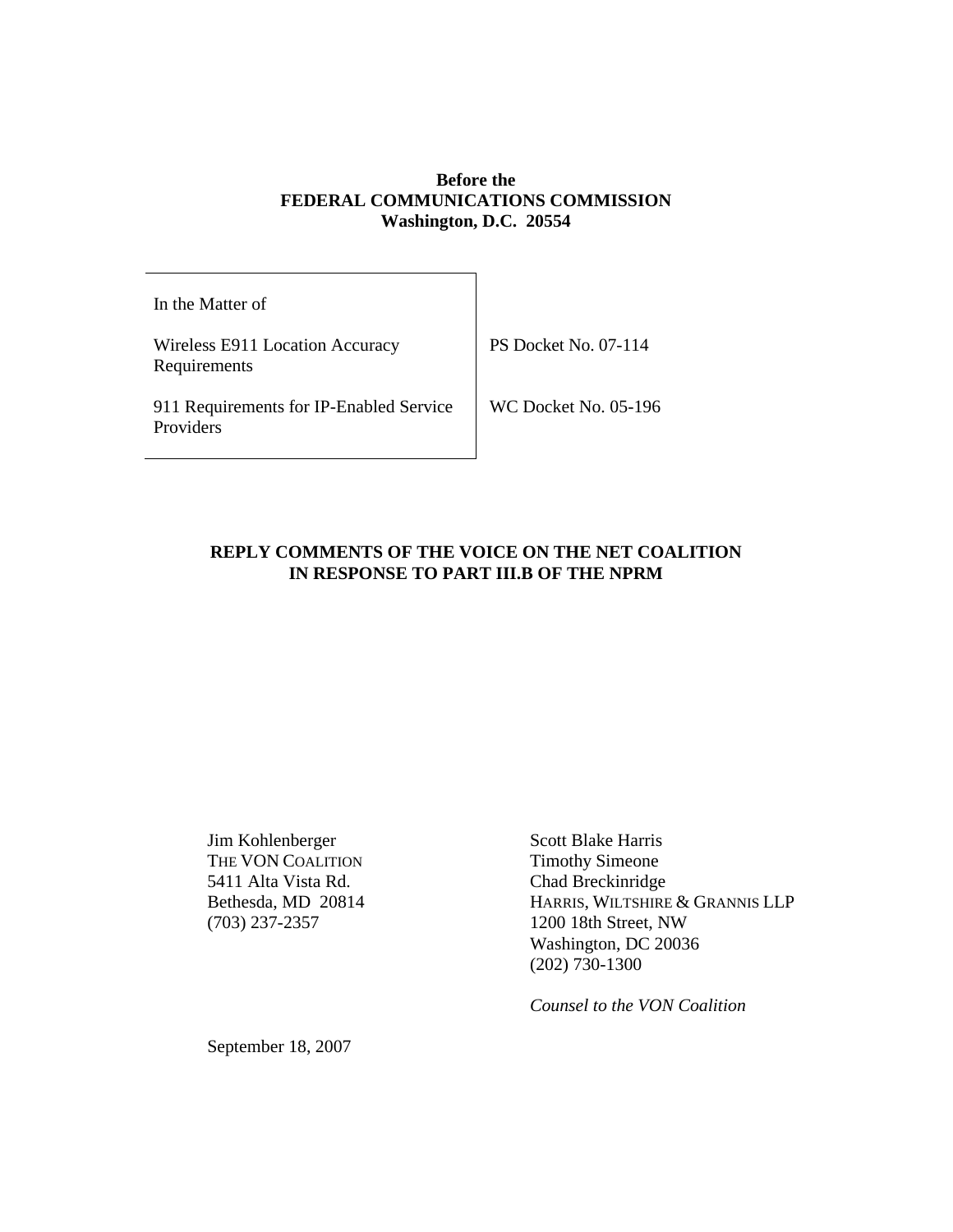# **TABLE OF CONTENTS**

| I.    |                                                                                                                              |                                                                                                                                                                                            |  |
|-------|------------------------------------------------------------------------------------------------------------------------------|--------------------------------------------------------------------------------------------------------------------------------------------------------------------------------------------|--|
| Π.    | PUBLIC SAFETY ENTITIES AND INDUSTRY AGREE THAT THE COMMISSION<br>SHOULD NOT IMPOSE AN AUTOLOCATION MANDATE ON INTERCONNECTED |                                                                                                                                                                                            |  |
| III.  |                                                                                                                              | COMPLIANCE WITH THE CMRS AUTOLOCATION ACCURACY MANDATE<br>WOULD BE TECHNICALLY INFEASIBLE FOR INTERCONNECTED VOIP                                                                          |  |
|       | A.                                                                                                                           | The Comments Demonstrate that Compliance Is Not Technically                                                                                                                                |  |
|       | <b>B.</b>                                                                                                                    | The Comments Highlight the Failings of Each Proposed                                                                                                                                       |  |
| IV.   | IMPOSING AN AUTOLOCATION MANDATE WILL SLOW PROGRESS TOWARD<br>E911 SOLUTIONS AND THREATEN DEVELOPMENT AND DEPLOYMENT OF      |                                                                                                                                                                                            |  |
| V.    | FURTHER STUDY IS NEEDED TO EVALUATE HOW TO PROVIDE PUBLIC<br>SAFETY ENTITIES WITH THE MOST RELIABLE LOCATION INFORMATION     |                                                                                                                                                                                            |  |
| VI.   | THE FCC SHOULD CONVENE AN ADVISORY COMMITTEE TO UNDERTAKE                                                                    |                                                                                                                                                                                            |  |
| VII.  |                                                                                                                              | COMMENTERS CONCUR WITH VON ON OTHER CORE ISSUES.  18                                                                                                                                       |  |
|       | A.                                                                                                                           | If the Commission Does Impose an Autolocation or Accuracy<br>Mandate, It Should Not Adopt Any Specific Technology Mandate 18                                                               |  |
|       | <b>B.</b>                                                                                                                    | If the Commission does Impose any Autolocation or Accuracy<br>Mandates, They Must be Limited to Devices Specially Designed to<br>Provide Telecommunications Service or Interconnected VoIP |  |
|       | C.                                                                                                                           | Many PSAPs are not Ready to Receive E911 Call Data from                                                                                                                                    |  |
| VIII. |                                                                                                                              |                                                                                                                                                                                            |  |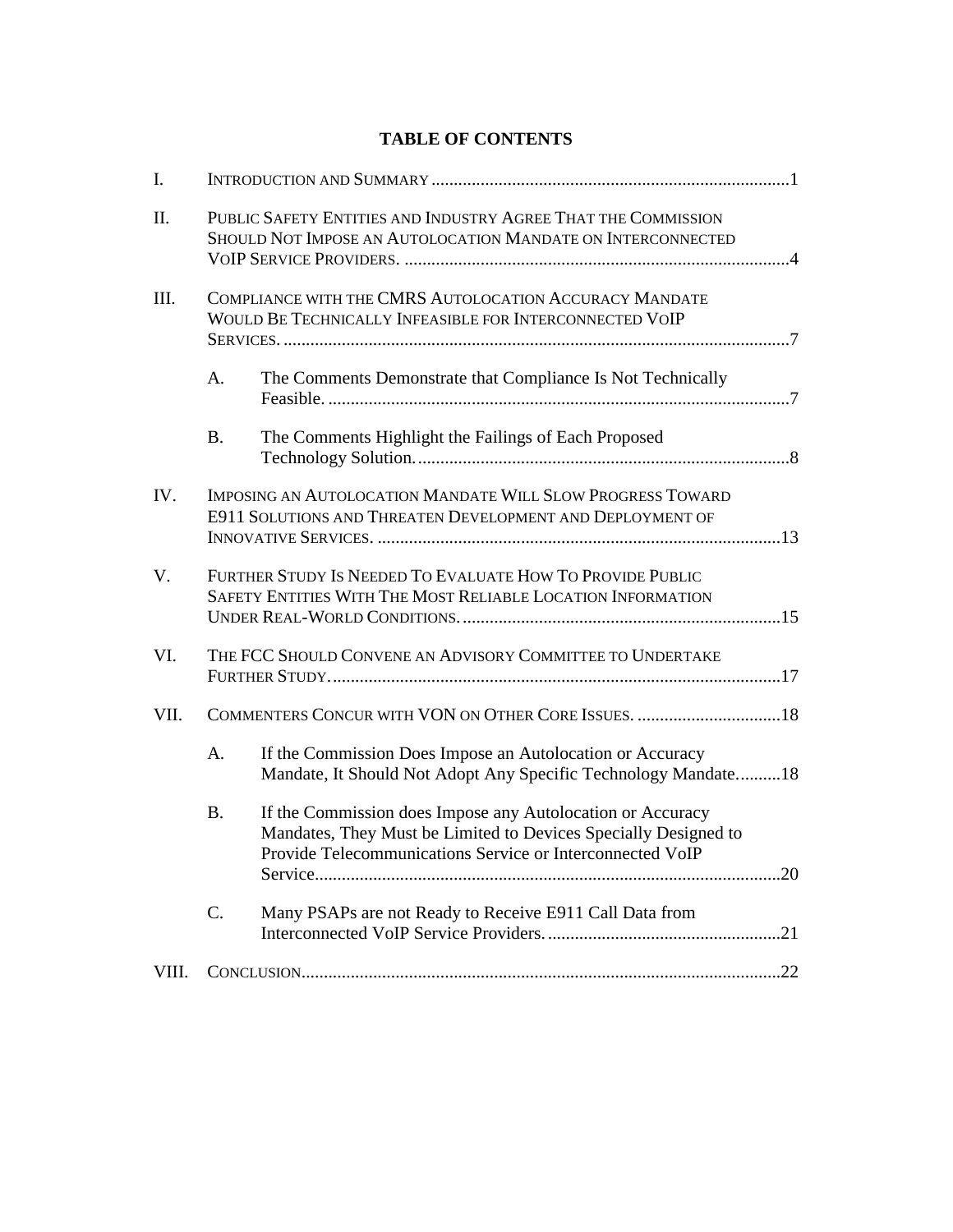#### **Before the FEDERAL COMMUNICATIONS COMMISSION Washington, D.C. 20554**

In the Matter of

Wireless E911 Location Accuracy Requirements

PS Docket No. 07-114

911 Requirements for IP-Enabled Service Providers

WC Docket No. 05-196

### **REPLY COMMENTS OF THE VOICE ON THE NET COALITION IN RESPONSE TO PART III.B OF THE NPRM**

### **I. INTRODUCTION AND SUMMARY**

Like virtually every other commenter, the Voice on the Net Coalition ("VON") believes strongly in the Commission's goal of continuing to improve emergency service and ensuring that first responders receive the critical information they need. Indeed, the evolution of interconnected VoIP services has already brought significant public safety benefits.<sup>1</sup> Against this backdrop, the comments reveal the nearly unanimous view that the Commission should not mandate autolocation for interconnected VoIP services. Such a mandate may jeopardize existing progress and imperil public safety. As public safety commenters and other commenters point out, applying CMRS accuracy requirements to interconnected VoIP services may decrease public safety because such requirements

<sup>1</sup> *See* Comments of the VON Coalition at 16-22 (filed Aug. 20, 2007).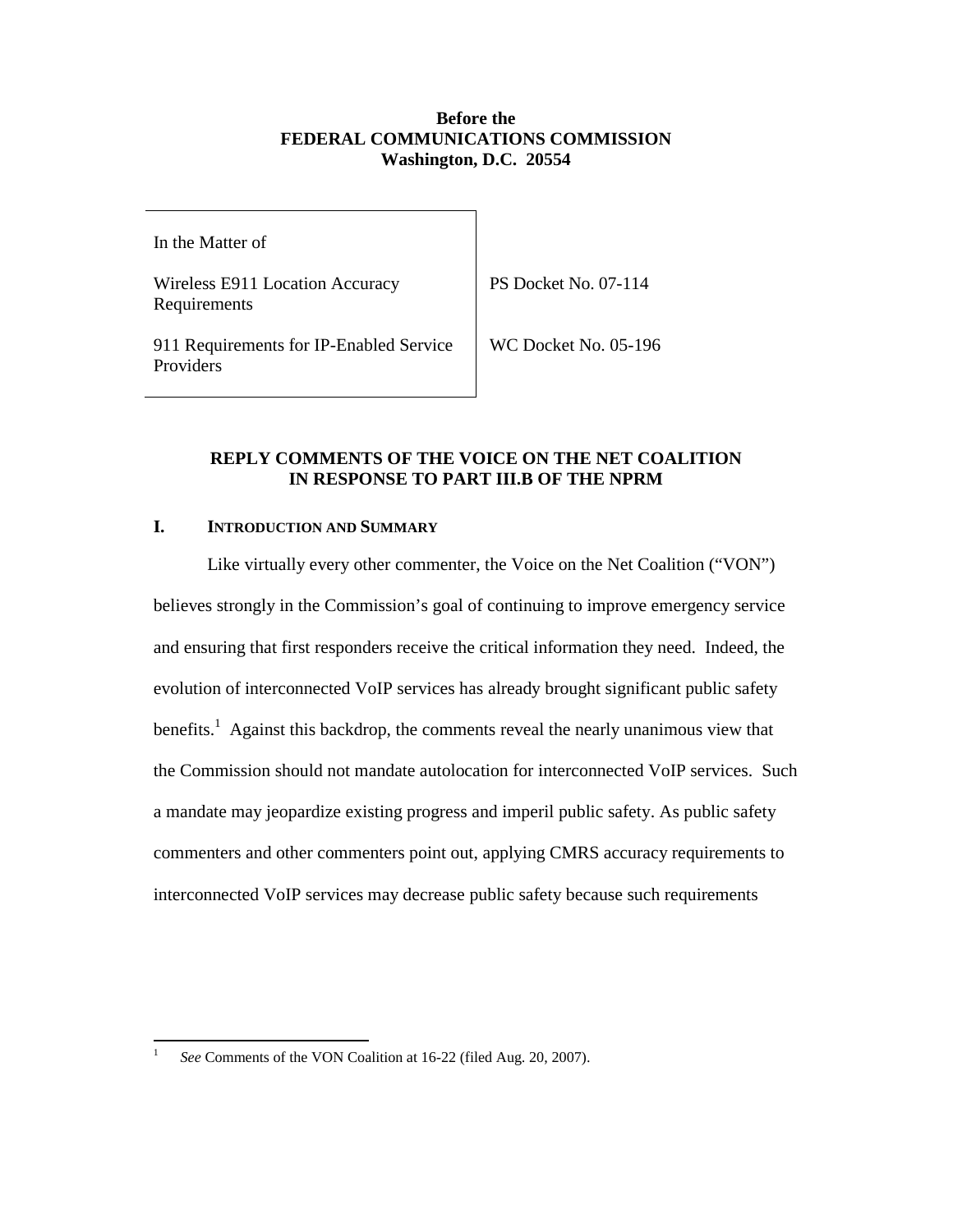would often require delivery of less accurate location information – a result that runs directly counter to the Commission's stated purpose in this proceeding.<sup>2</sup>

Moreover, no evidence indicates that such a mandate could be met. The record confirms that there is *no* existing commercially-ready technology that would allow interconnected VoIP service providers to meet the E911 autolocation accuracy requirement proposed by the Commission. A few vendors claim that their technologies could, when fully developed, commercialized, and deployed, meet the CMRS accuracy requirements, at least in some geographies. But each of these proposed solutions has serious failings, and none will be ready for commercial deployment anytime soon. Also, many of the proposed solutions are geared for CMRS networks, which, because CMRS carriers operate their own radio frequency networks, is an entirely different technical environment than that in which many interconnected VoIP service providers operate. In fact, none of the vendors address how their solutions could be implemented for softphones or other methods of using interconnected VoIP services that have no unique interconnected VoIP hardware. As the history of CMRS location technology development has shown, the Commission needs to be very careful before basing new rules on vendor promises of what can be delivered.

The Commission may not require interconnected VoIP providers to comply with technically infeasible requirements. Further, imposing the proposed new accuracy and autolocation mandates notwithstanding their technical infeasibility would slow implementation of innovative VoIP solutions as interconnected VoIP service providers

<sup>2</sup> *See Wireless E911 Location Accuracy Requirements; Revision of the Commission's Rules to Ensure Compatibility with Enhanced 911 Emergency Calling Systems; Association of Public-Safety Communications Officials-International, Inc. Request for Declaratory Ruling; 911 Requirements for IP-Enabled Service Providers*, PS Docket No. 07-114, CC Docket No. 94-102, WC Docket No. 05- 196, Notice of Proposed Rulemaking ¶ 6 (rel. June 1, 2007) ("NPRM").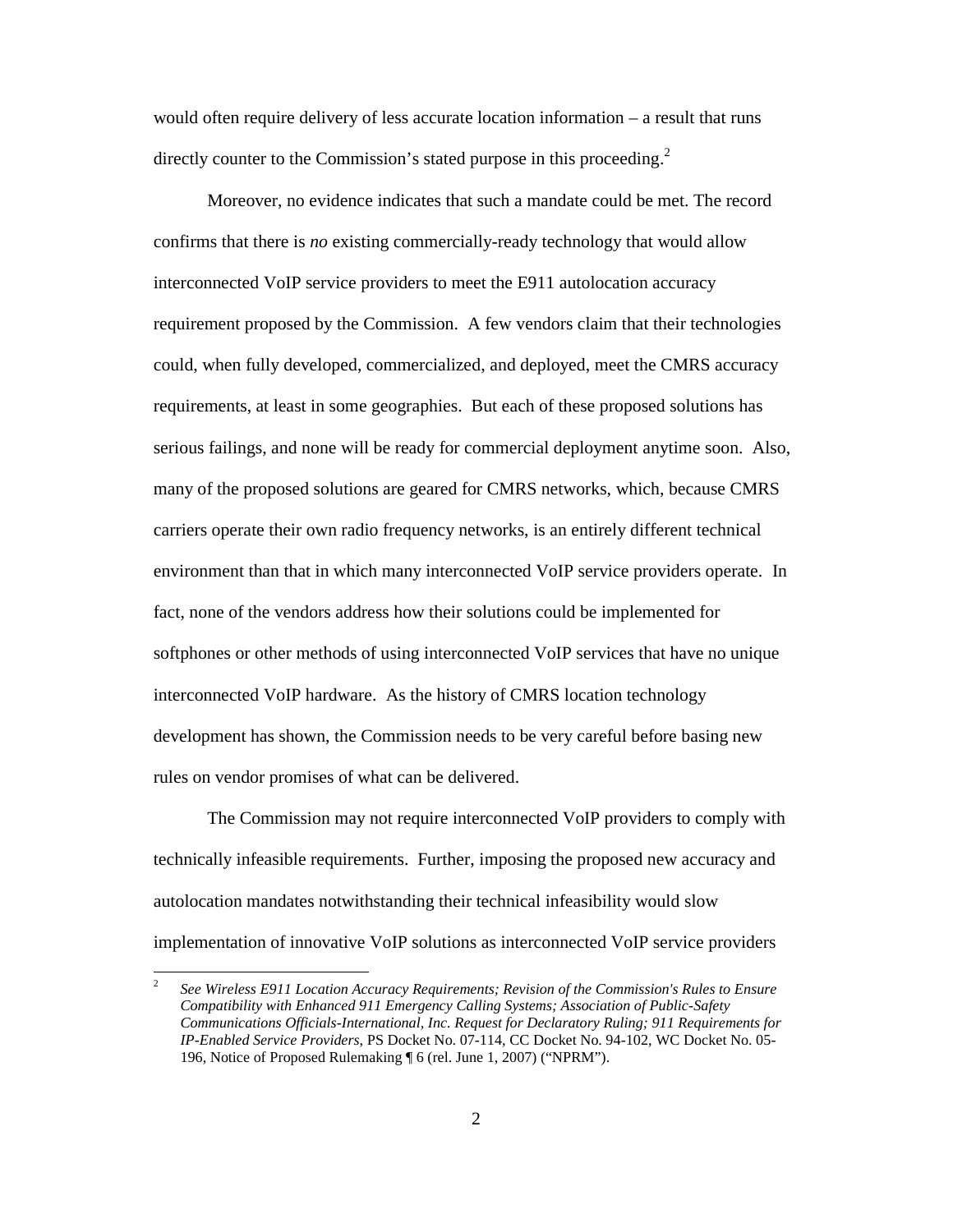would have to pull precious resources away from existing, *functioning* E911 programs to address an unmeetable objective. Apart from diverting critical resources, an autolocation mandate would also chill incentives for further innovation in this area. Faced with the prospect of guaranteed non-compliance with a technically unachievable regulatory requirement, some developers and providers will be obliged to refrain from expanding deployment or introducing new products and services. Software-defined services and applications, which lack specialized hardware, would be particularly harmed, and the flexibility of all services would likely be constrained.

The comments make clear that further study and analysis is necessary to evaluate how best to provide public safety with the most reliable location information in the majority of circumstances. For example, some public safety entities request different forms of location information for interconnected VoIP service provided via wireline Internet access and interconnected VoIP service provided via wireless Internet access. But an interconnected VoIP service provider will likely be unaware of the end user's method of Internet connection, especially if the provider is not also providing the Internet access. Thus, such a requirement would result in another impossible mandate.

The comments also demonstrate broad agreement with the other core arguments VON presented in its initial comments. In particular, many commenters concur that:

- (1) The Commission should not impose E911 technology mandates (*i.e.*, a specific technology or technological standard) on interconnected VoIP service providers – for example, specifying a "hybrid" autolocation solution would, as a practical matter, both outlaw softphones and constrain the market's ability and flexibility to develop new ways of meeting regulatory mandates;
- (2) Any new interconnected VoIP service autolocation requirements in the event they are deemed necessary following careful study by a technical advisory committee – should apply only to devices specially designed to provide telecommunications service or interconnected VoIP service; and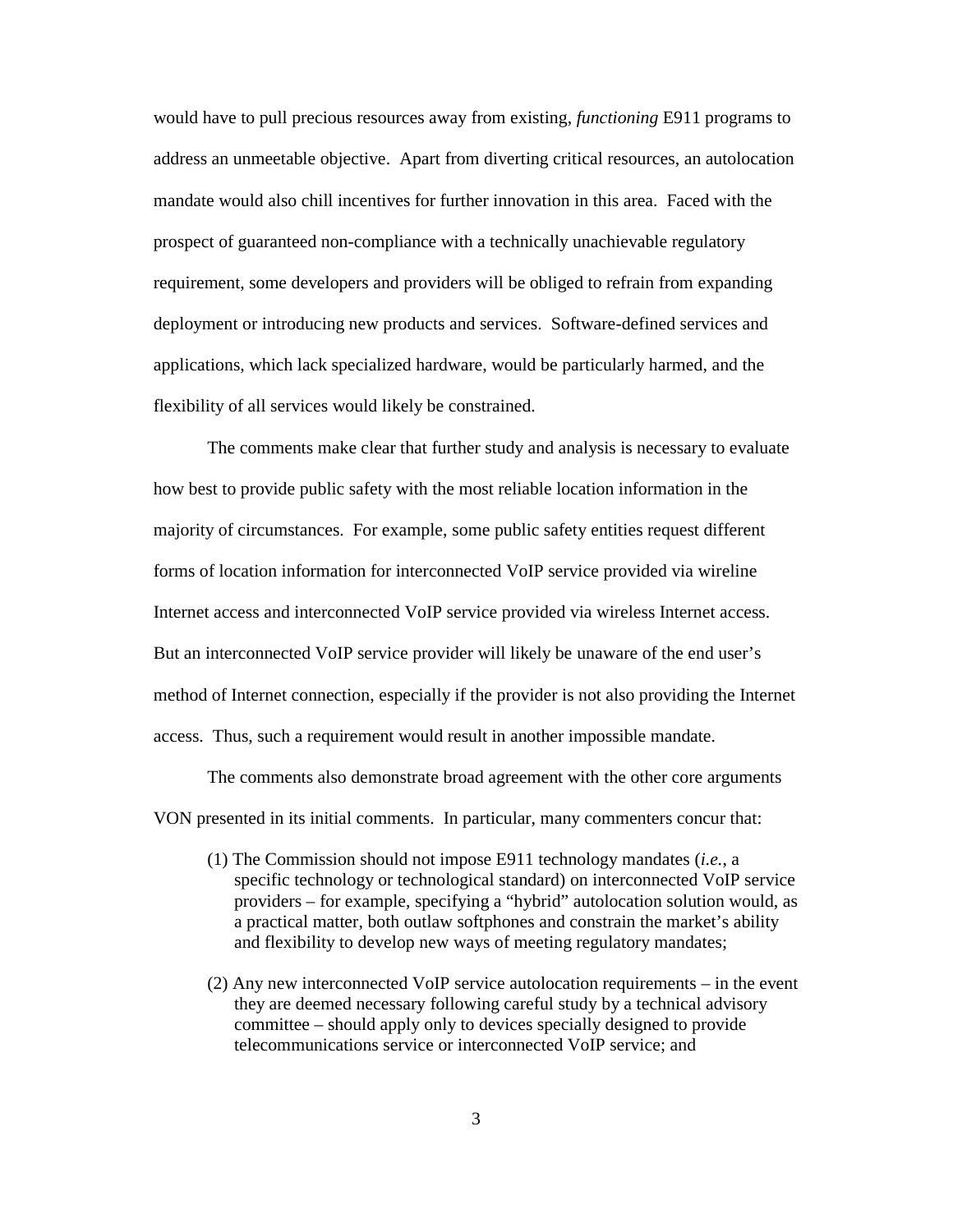(3) Many PSAPs are not prepared to receive E911 call data from interconnected VoIP service providers.

For all of these reasons, VON and many others urge the Commission to reject suggestions that it impose an autolocation standard on interconnected VoIP services.

#### **II. PUBLIC SAFETY ENTITIES AND INDUSTRY AGREE THAT THE COMMISSION SHOULD NOT IMPOSE AN AUTOLOCATION MANDATE ON INTERCONNECTED VOIP SERVICE PROVIDERS.**

Mirroring the fundamental message of VON's initial comments,  $3$  a wide array of commenters unequivocally urge the Commission that it should *not* impose a blanket mandate requiring interconnected VoIP services to provide autolocation information to PSAPs.

Public safety organizations – the very entities most directly served by robust E911 rules<sup>4</sup> – are nearly unanimous on this point. The National Emergency Number Association ("NENA"), for instance, states that it "cannot agree" with the Commission's tentative conclusion to impose the CMRS autolocation mandate on nomadic interconnected VoIP services.<sup>5</sup> Likewise, the Association of Public-Safety Communications Officials-International, Inc. ("APCO") – the organization that prompted the Commission to issue the Notice of Proposed Rulemaking in this proceeding – notes that the proposed blanket autolocation accuracy requirement does not comport with the

<sup>3</sup> *See, e.g.,* Comments of the VON Coalition at 2 (filed Aug. 20, 2007).

<sup>4</sup> *See id.*  $\parallel$  6 ("[T]the goal of our E911 rules is to provide meaningful automatic location identification information that permits first responders to render aid.")

<sup>5</sup> Comments of the National Emergency Number Association at 11 (filed Aug. 20, 2007) ("We cannot agree, at this time, with the FCC's tentative conclusion that, for example, nomadic VOIP service "must employ an automatic location technology that meets the same accuracy standards" applicable to CMRS services. ").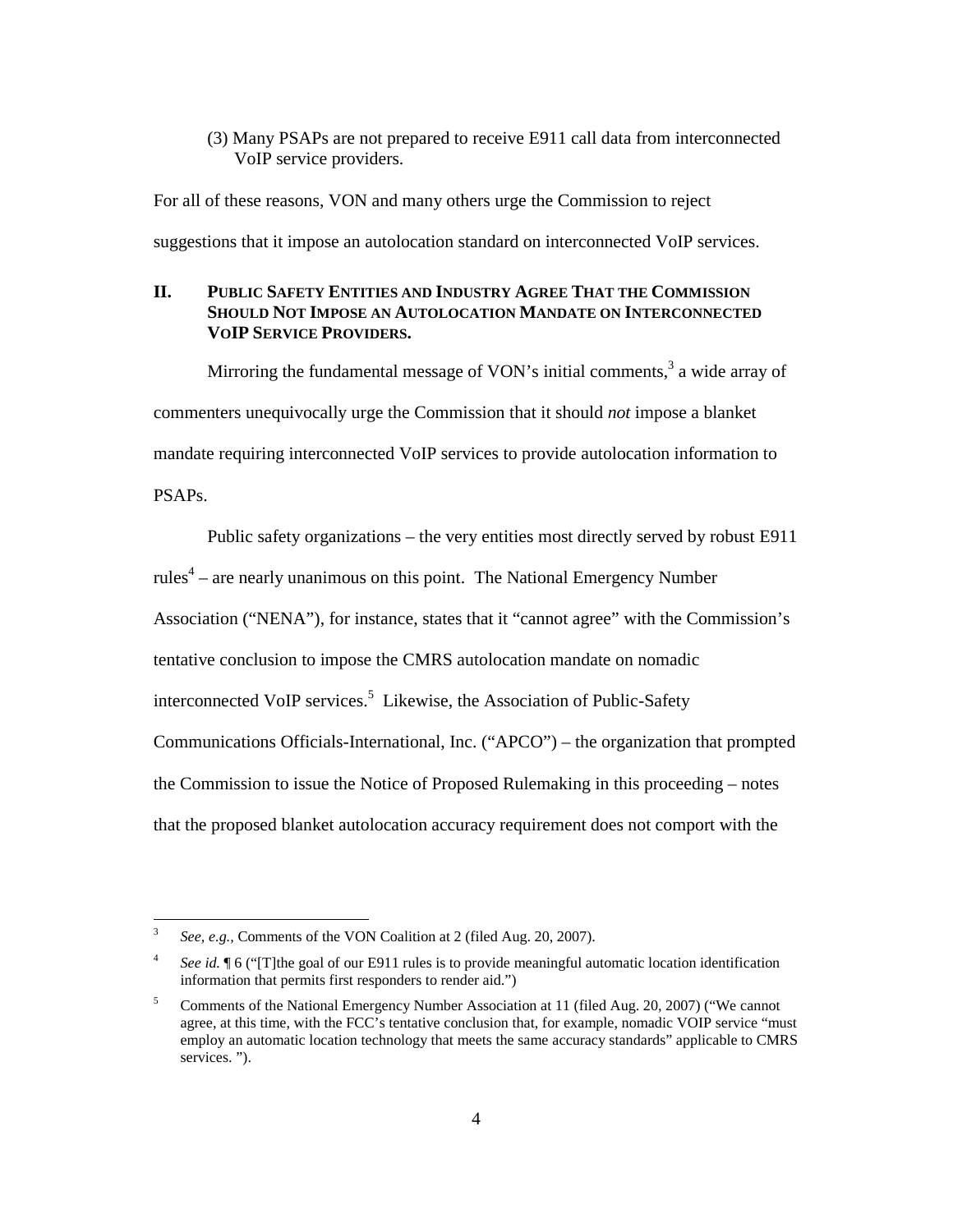nature of interconnected VoIP service.<sup>6</sup> The approach APCO advocates – requirements that vary depending on the nature of network access – is unworkable, as many interconnected VoIP service providers have no way of knowing how their subscribers access the Internet, much less any way of deriving or delivering different location information depending on the nature of a subscriber's connection. Nevertheless, APCO's underlying conclusion that a single mandate is inappropriate for all interconnected VoIP services is undoubtedly correct.<sup>7</sup>

Similarly, the Texas 9-1-1 Alliance, which recognizes that no single solution fits all varieties of interconnected VoIP service,<sup>8</sup> highlights the benefits of the Commission's existing requirement that interconnected VoIP service providers deliver subscriberreported street addresses. Under the existing rules, interconnected VoIP service providers must transmit 911 callers' automatic number identification ("ANI") and registered locations to the applicable PSAP.<sup>9</sup> Replacing the current requirement with the CMRS E911 requirements would disserve public safety because it would often supply first responders autolocation information that is *less accurate* than the registered street address information they receive under the current VoIP 911 rules.<sup>10</sup>

<sup>6</sup> *See* Comments of the Association of Public-Safety Communications Officials-International, Inc. at 5 (filed Aug. 20, 2007).

<sup>7</sup> See also Comments of the State of Washington Enhanced 911 Program at 2, 13 (filed June 22, 2007).

<sup>8</sup> *See* Comments of the Texas 9-1-1 Alliance and the Texas Commission on State Emergency Communications at 12-14 (filed Aug. 20, 2007).

<sup>9</sup> *See* 47 C.F.R. § 9.5.

<sup>10</sup> *See* Comments of the Texas 9-1-1 Alliance and the Texas Commission on State Emergency Communications at 13 (filed Aug. 20, 2007) (noting that "it is preferable to have a specific MSAGvalidated ALI record of the emergency caller's location when such can be provided").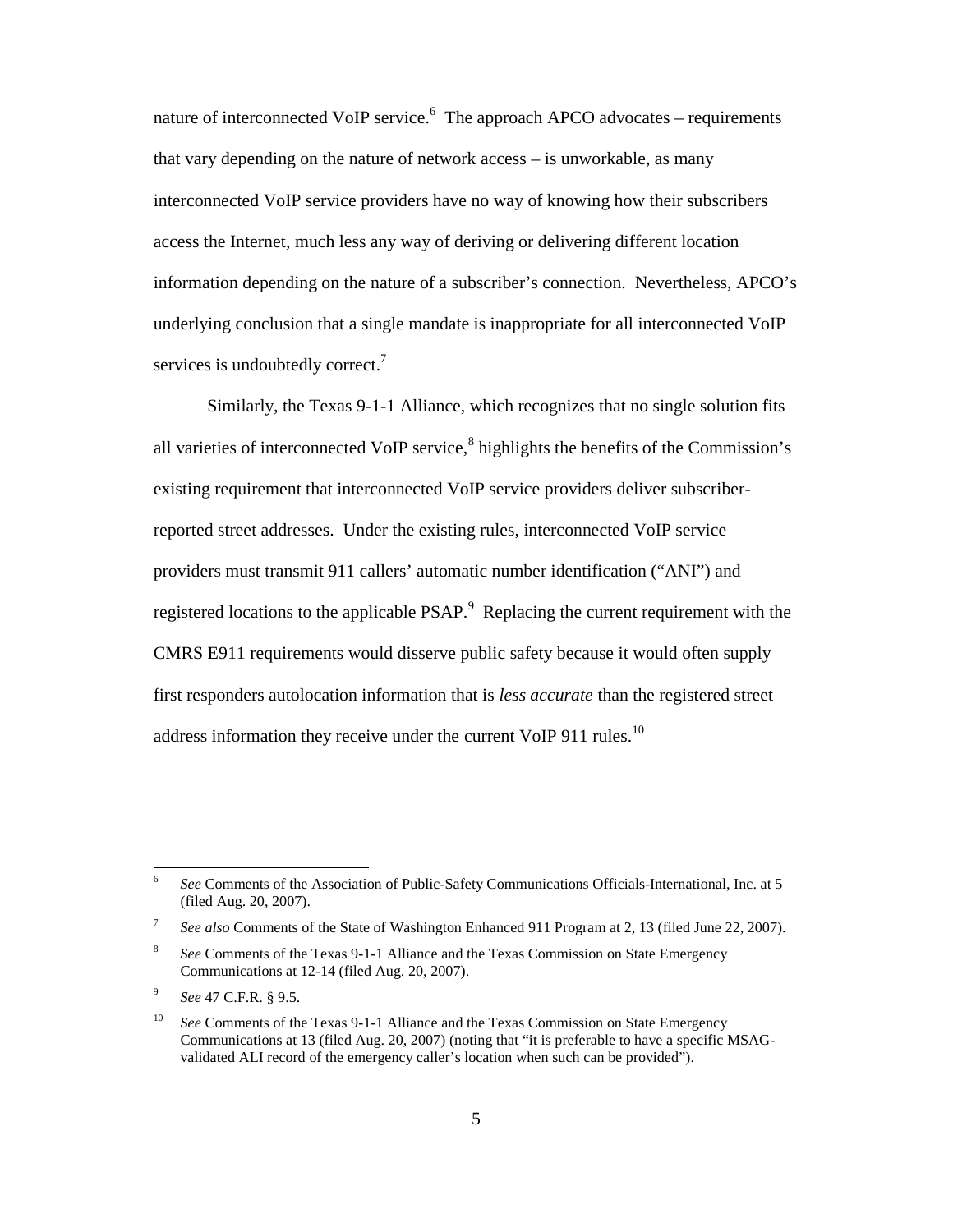Commenters representing nearly all affected industry segments – traditional incumbent carriers,  $^{11}$  interconnected VoIP providers,  $^{12}$  broadband access providers,  $^{13}$ E911 service providers,  $^{14}$  and equipment suppliers  $^{15}$  – all oppose application of the CMRS E911 rules to VoIP. AT&T Inc., for instance, opposes the Commission's "tentative conclusion" on the ground that the Commission failed to "explain why location accuracy standards developed for mobile *wireless* services would be appropriate for all nomadic interconnected VoIP services."<sup>16</sup> After noting that the Commission has previously acknowledged the infeasibility of an autolocation solution for all interconnected VoIP services, and highlighting the absence of any evidence to contrary in this proceeding, AT&T reasons correctly that "the Commission cannot change course and adopt a tentative conclusion that is directly at odds with its own prior findings."<sup>17</sup> In the same vein, Verizon opposes any new automatic location requirement for interconnected VoIP service providers, particularly since the Commission lacks a clear understanding of "what capabilities are technically and commercially feasible."<sup>18</sup>

<sup>11</sup> *See* Comments of AT&T Inc. at 14 (filed Aug. 20, 2007); Comments of Verizon at 1 (filed Aug. 20, 2007); Comments of Qwest Communications International Inc. at 2-5 (filed Aug. 20, 2007).

<sup>&</sup>lt;sup>12</sup> *See* Comments of Vonage America, Inc. at 11-14 (filed Aug. 20, 2007).

<sup>13</sup> *See* Comments of Clearwire Corporation at 1-2 (filed Aug. 20, 2007) ("Clearwire submits that automatic location capabilities for portable VoIP services do not yet exist.").

<sup>14</sup> *See* Comments of TeleCommunications Systems, Inc. at 3 (filed Aug. 20, 2007).

<sup>15</sup> *See* Comments of Nokia Inc. and Nokia Siemens Networks at 6 (filed Aug. 20, 2007) ("Nokia believes that [interconnected VoIP] services should not be subject to the Commission's CMRS E911 location requirements without ensuring that time is taken to study location technologies that can be used when a wireless 911 call is made using VoIP, standards are developed for delivering location technology over the Internet when a wireless VoIP 911 call is made, and technologies to be utilized for location are tested and finally deployed.").

<sup>&</sup>lt;sup>16</sup> Comments of AT&T Inc. at 14 (filed Aug. 20, 2007).

<sup>17</sup> *Id.*

<sup>&</sup>lt;sup>18</sup> Comments of Verizon at 1 (filed Aug. 20, 2007).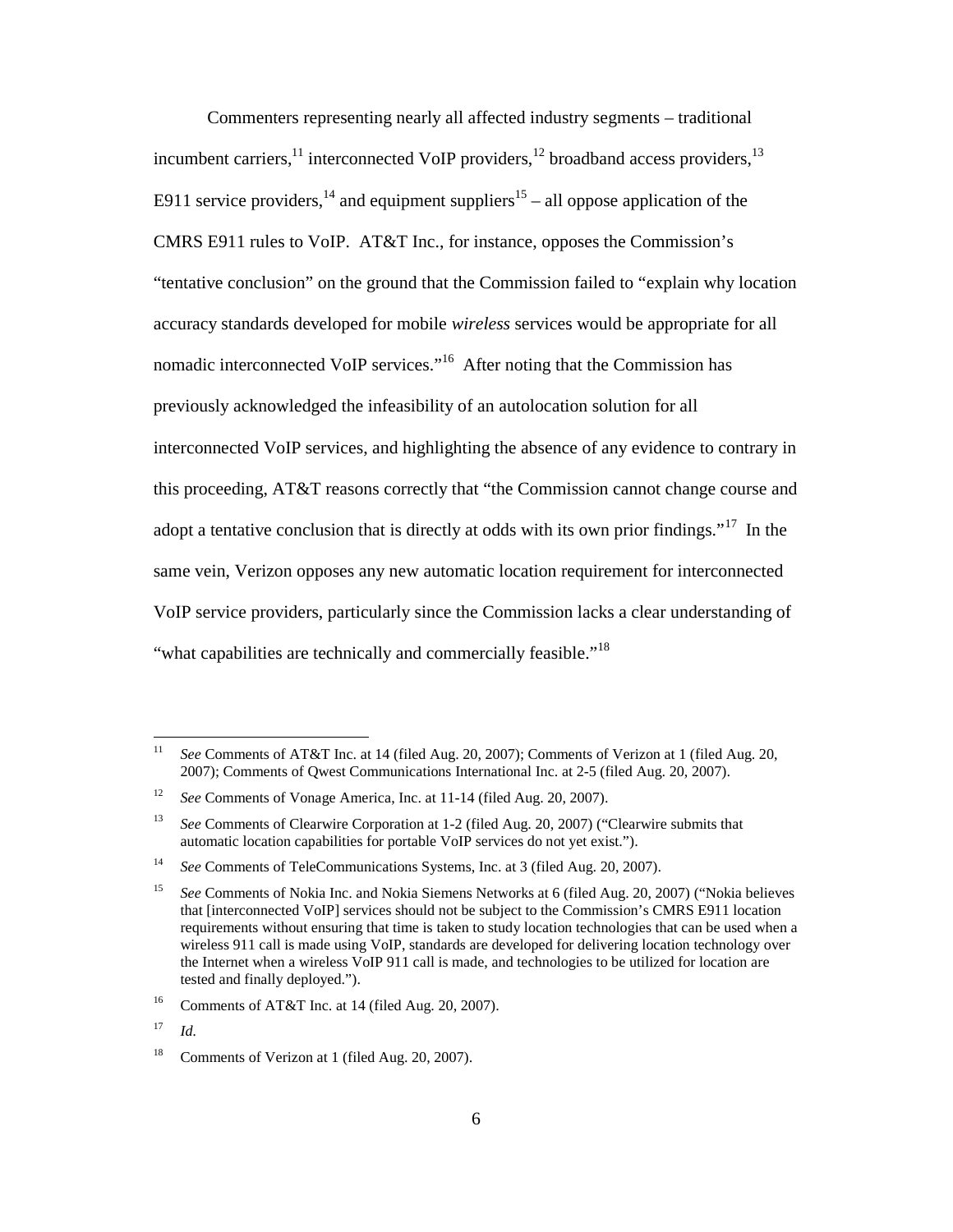Viewed as a whole, the comments filed by the public safety community and representatives of the affected industry segments send an overwhelmingly clear message: due to the wide variety of interconnected VoIP services and the infeasibility of a technical solution, the Commission should not impose an autolocation mandate on interconnected VoIP services.

#### **III. COMPLIANCE WITH THE CMRS AUTOLOCATION ACCURACY MANDATE WOULD BE TECHNICALLY INFEASIBLE FOR INTERCONNECTED VOIP SERVICES.**

*A. The Comments Demonstrate that Compliance Is Not Technically Feasible.*

Commenters' firm opposition to a CMRS-accuracy autolocation requirement for interconnected VoIP services reflects the essential fact, expressed in no uncertain terms by VON and numerous others,<sup>19</sup> that compliance simply is not possible. No existing, commercially-ready technology would enable interconnected VoIP service providers to meet the proposed rule's accuracy requirements. The commenters' articulations of this point are notably uniform: "there are no known solutions,"<sup>20</sup> there is nothing "feasible in the foreseeable future,"<sup>21</sup> "there is presently no single, comprehensive solution."<sup>22</sup> In

<sup>19</sup> *See* Comments of the VON Coalition at 5-10 (filed Aug. 20, 2007); *see also* Comments of Qwest Communications International Inc. at 3-4 (filed Aug. 20, 2007) ("Given the still developmental state of interconnected VoIP applications and processes, particularly in the nomadic environment, there is no evidence that they can support [CMRS] accuracy standards even as they currently exist, let alone to the PSAP-level as the *Notice* proposes."); Comments of AT&T Inc. at 14 (filed Aug. 20, 2007) ("Absent any evidence to disprove this determination of infeasibility – and there is no such evidence in the record here – the Commission cannot change course and adopt a tentative conclusion that is directly at odds with its own prior findings."); Comments of the Information Technology Industry Council at 5 (filed Aug. 20, 2007) ("[T]here are no currently available autolocation technologies that can locate users of certain types of VoIP or that can locate all devices running VoIP software."); Comments of TeleCommunications Systems, Inc. at 4 (filed Aug. 20, 2007) ("Currently available autolocation technologies are unsuitable for nomadic VoIP service."); Comments of Vonage America, Inc. at 11-14 (filed Aug. 20, 2007); Comments of Clearwire Corporation at 2 (filed Aug. 20, 2007); Comments of the Alliance for Telecommunications Industry Solutions at 9 (filed Aug. 20, 2007); Comments of the Wireless Communications Association International at 5-14 (filed Aug. 20, 2007).

<sup>&</sup>lt;sup>20</sup> Comments of Sprint Nextel at 19 (filed Aug. 20, 2007).

<sup>&</sup>lt;sup>21</sup> Comments of Motorola, Inc. at  $2$  n.2 (filed Aug. 20, 2007).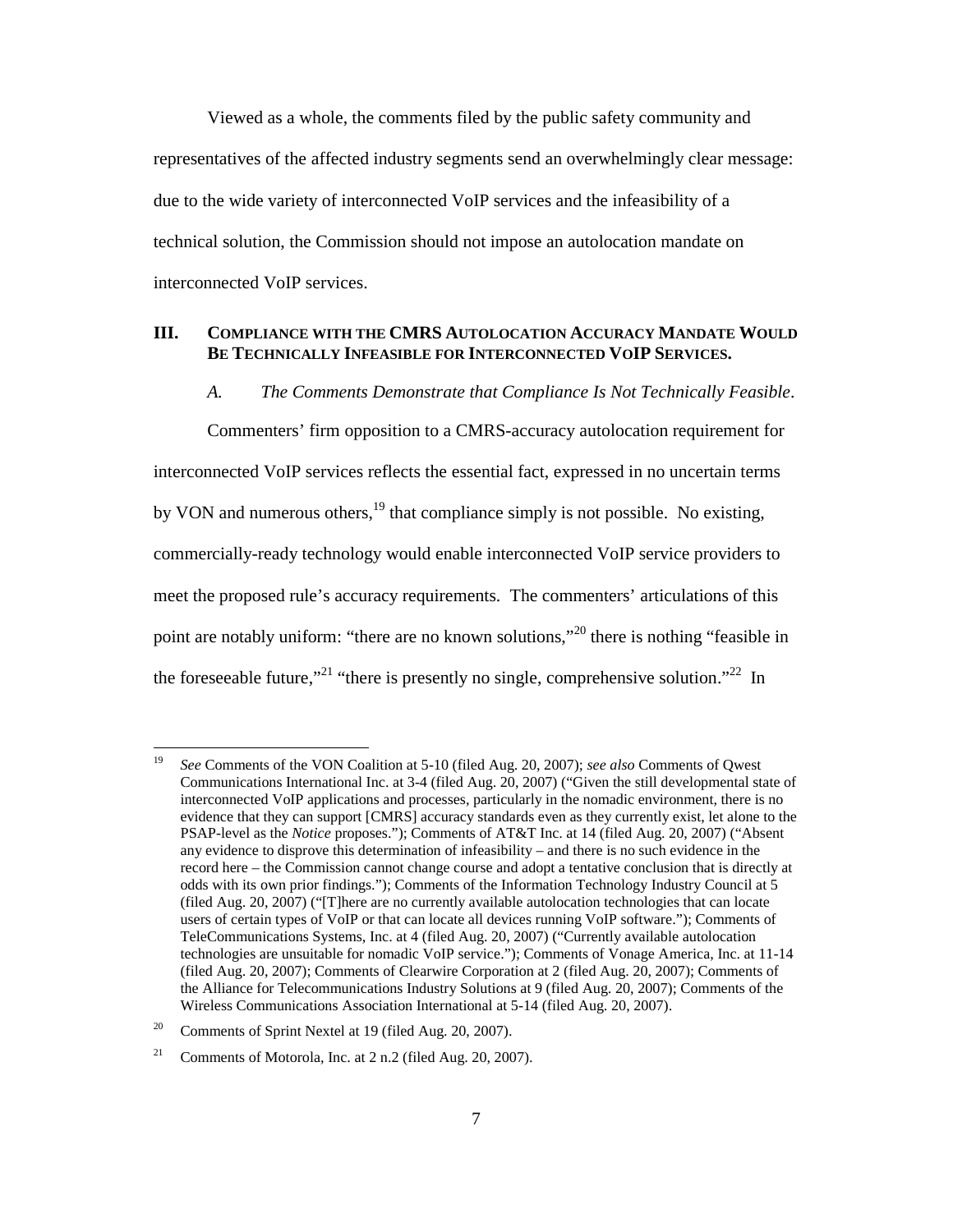light of this unequivocal record, the Commission must refrain from imposing a mandate that requires the impossible. Indeed, the record demonstrates that CMRS providers are unable to meet the autolocation requirements for their own networks and services. $^{23}$ Superimposing this infeasible CMRS regulatory mandate onto a wholly unrelated service lacks any reasonable justification and results in an unachievable requirement. As VON explained in its initial comments, imposing infeasible regulations constitutes arbitrary and capricious agency action that violates the  $APA<sup>24</sup>$ .

## *B. The Comments Highlight the Failings of Each Proposed Technology Solution.*

Despite the rosy claims of their developers, all of the autolocation "solutions" proposed for interconnected VoIP services suffer from fundamental shortcomings. As numerous commenters explain, none of the ostensible solutions – either singly or in combination with each other – would enable interconnected VoIP services to meet the requirements the Commission has proposed. Indeed, even if the solutions worked as a technical matter with interconnected VoIP services, they would all result in PSAPs receiving *less accurate location information* in many instances than the registered location information PSAPs receive under the current rules. For instance, due to the laws of physics, all radio-frequency-based solutions will have ranges of accuracy that are, in many instances, too broad to dispatch help to a particular street address.<sup>25</sup> Unlike

<sup>&</sup>lt;sup>22</sup> Capstone Project (University of Colorado at Boulder), E911 Caller Location of Indoor Cellular and VoIP Devices at 23 (April 2, 2007) (attached to Comments of AT&T Inc., filed Aug. 20, 2007) ("CU E911 Analysis").

<sup>23</sup> *See, e.g.,* Comments of the VON Coalition at 2 n.4 (filed Aug. 20, 2007).

<sup>24</sup> *See id.* at 9-10, 13-14.

<sup>&</sup>lt;sup>25</sup> Moreover, none of the proposed solutions would provide reliable altitude location – a parameter that the Commission is considering for CMRS providers. *See* NPRM ¶ 12. However, it is not clear that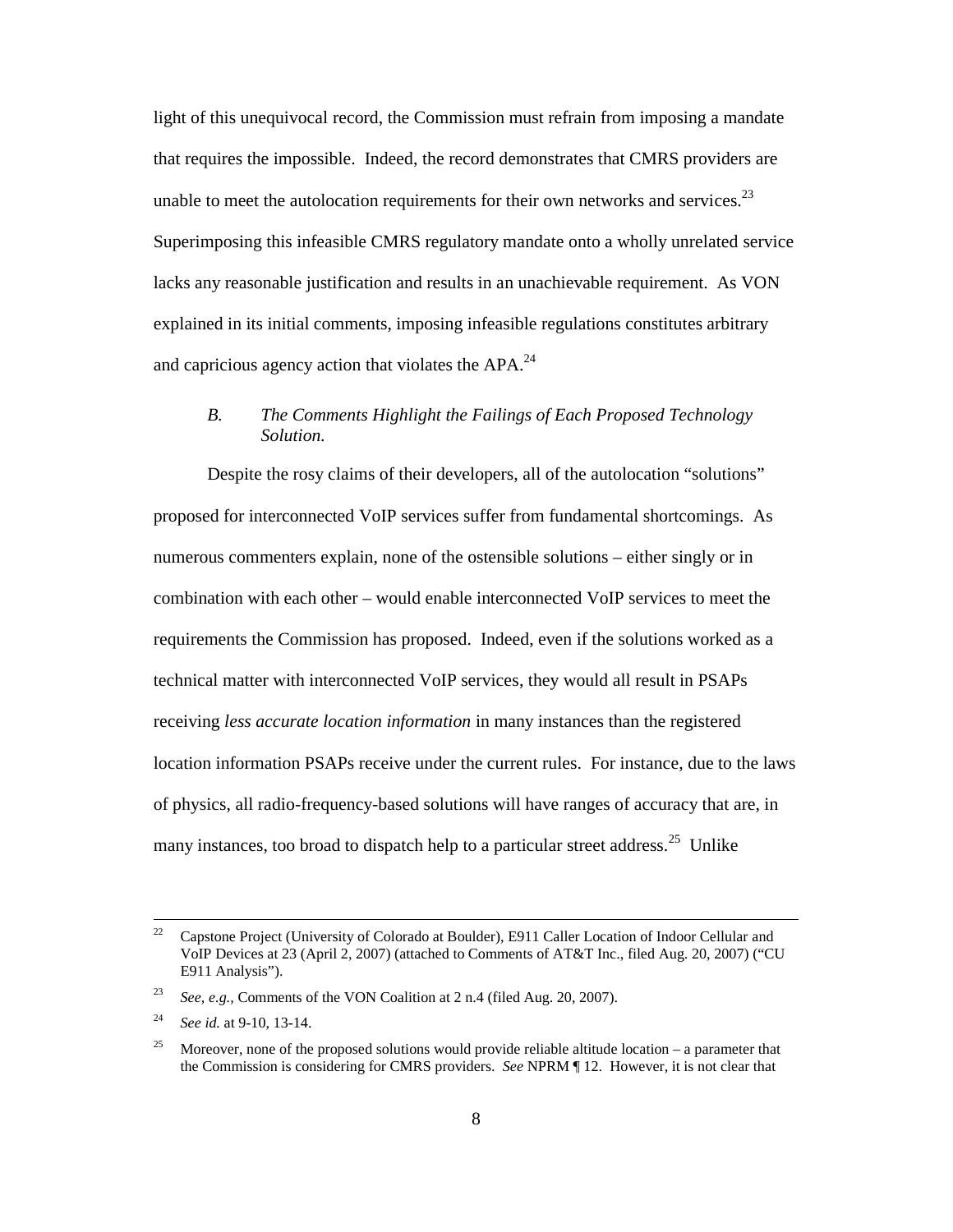registered location information, therefore, the proposed autolocation solutions could not give first responders the critical information necessary to determine which door to kick down in a burning apartment building.

While vendors want to rely on the results of limited testing, no solution can be considered viable for something as crucial as emergency services until it has demonstrated its efficacy in thorough testing in an appropriate range of neutral environments that are not unrealistically managed by the technology vendor. Moreover, many of the vendors are notably coy about whether their solutions are designed for CMRS services or interconnected VoIP services. Their silence on this issue is meaningful, because CMRS and interconnected VoIP rely on radically different technologies, and a "solution" developed for one likely has no logical application to the other. At this stage, as AT&T notes, "it would be premature – and potentially harmful to public safety and consumers – for policymakers to advocate [these solutions'] deployment in interconnected VoIP services available to American consumers."<sup>26</sup> A brief review of some proposed technologies underscores this point.

**S5 Wireless** proposes a radio-frequency triangulation solution in which small transmitter chips embedded in handsets would send signal bursts in the unlicensed 900 MHz band to a proposed nationwide network of S5 Wireless receivers.<sup>27</sup> This ambitious proposal suffers from several core flaws:

> • Perhaps most fundamentally, S5 Wireless's proposed solution calls for nationwide deployment of a receiver network that currently exists only on paper (and in a single test location in Utah). Researchers at the University

there is any technically feasible way to provide elevation that would be useful, given the limitations of the GPS service.

<sup>&</sup>lt;sup>26</sup> Comments of AT&T Inc. at 15 (filed Aug. 20, 2007).

<sup>27</sup> *See* Comments of S5 Wireless, Inc. at 1-2 (filed Aug. 20, 2007).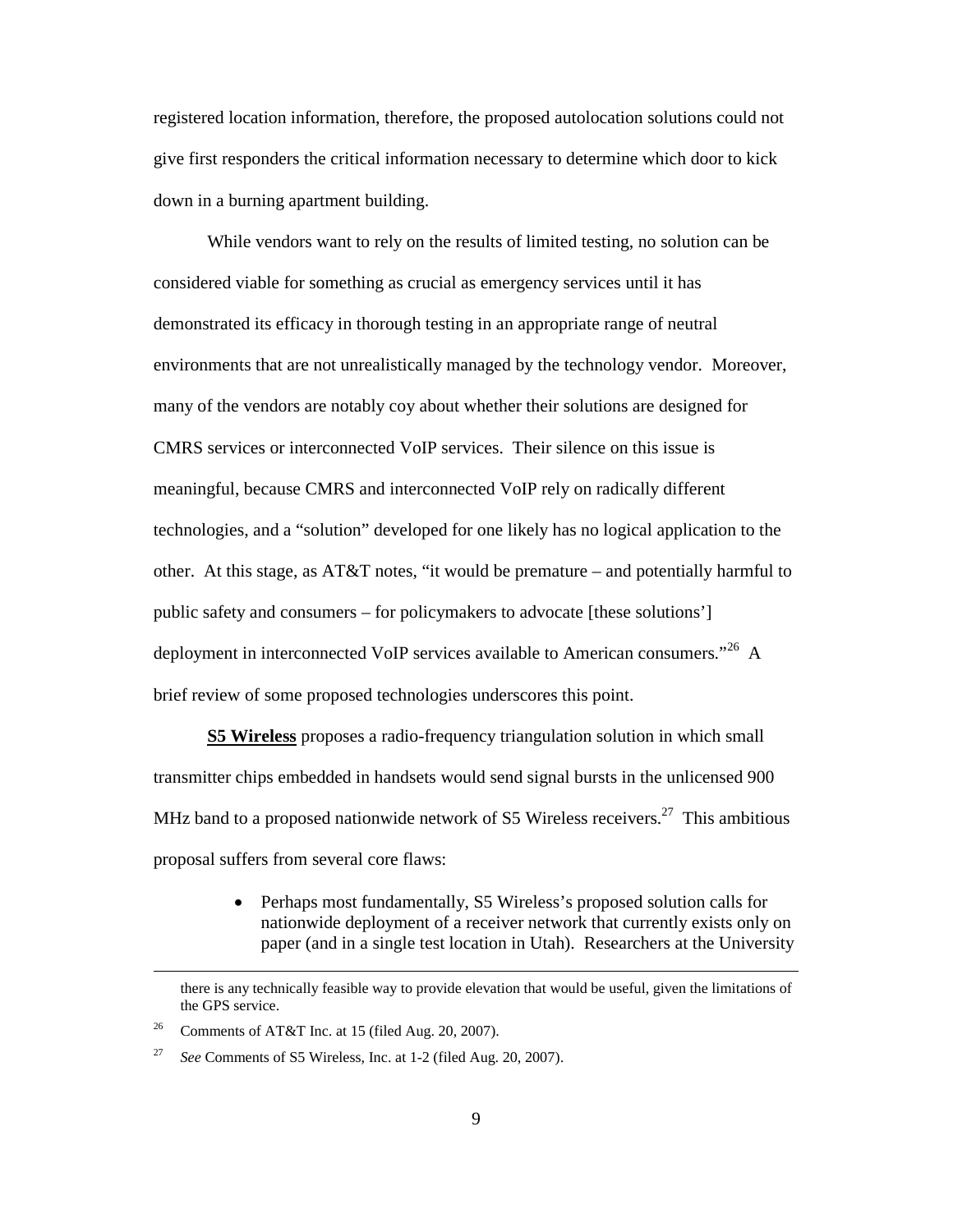of Colorado question the viability of such a system because "a stand alone infrastructure will need to be built, with no existing technology or infrastructure to leverage."<sup>28</sup>

- S5 Wireless's transmitter-chip solution has no logical application for interconnected VoIP service consumers who use softphones or other devices not specially dedicated to interconnected VoIP service. And, interconnected VoIP users are less likely to have mobile handsets than CMRS users.
- S5 Wireless has tested its solution only in a single *suburban* setting. There is no evidence to suggest that it would work effectively in urban canyons or rural areas.
- Because it would operate on unlicensed spectrum in the crowded 900 MHz band, the S5 Wireless system would face substantial (and growing) threats of interference.<sup>29</sup> Taking such a risk with public safety communications is needlessly reckless.

**Rosum Corporation** proposes a CMRS-autolocation solution in which a tuner

and antenna installed in handsets would triangulate a caller's location based on broadcast

television signals.<sup>30</sup> As with S5 Wireless's proposal, there are a number of major flaws

with Rosum's suggested solution, particularly in its proposed application to

interconnected VoIP services:

- As with all other handset-based systems, the Rosum solution depends on incorporation of specialized hardware into end-user devices, and therefore should not be expected to work with softphones or similar VoIP applications that run on laptops or other equipment that is not specially designed to provide interconnected VoIP service.
- Rosum has never explained how the requisite hardware (tuner and antenna) would be installed in all VoIP handsets, for those that do have them, much less in softphones or other VoIP equipment. Indeed, Rosum has not indicated whether the hardware would even fit inside a standard handset, or whether it would require design changes to a device's shell.<sup>31</sup>

<sup>28</sup> CU E911 Analysis at 19.

<sup>29</sup> *See id.*

<sup>&</sup>lt;sup>30</sup> Comments of Rosum Corp. at 3 (filed Aug. 20, 2007).

<sup>31</sup> *See., e.g.,* Comments of Vonage America, Inc. at 29 (filed Aug. 20, 2007).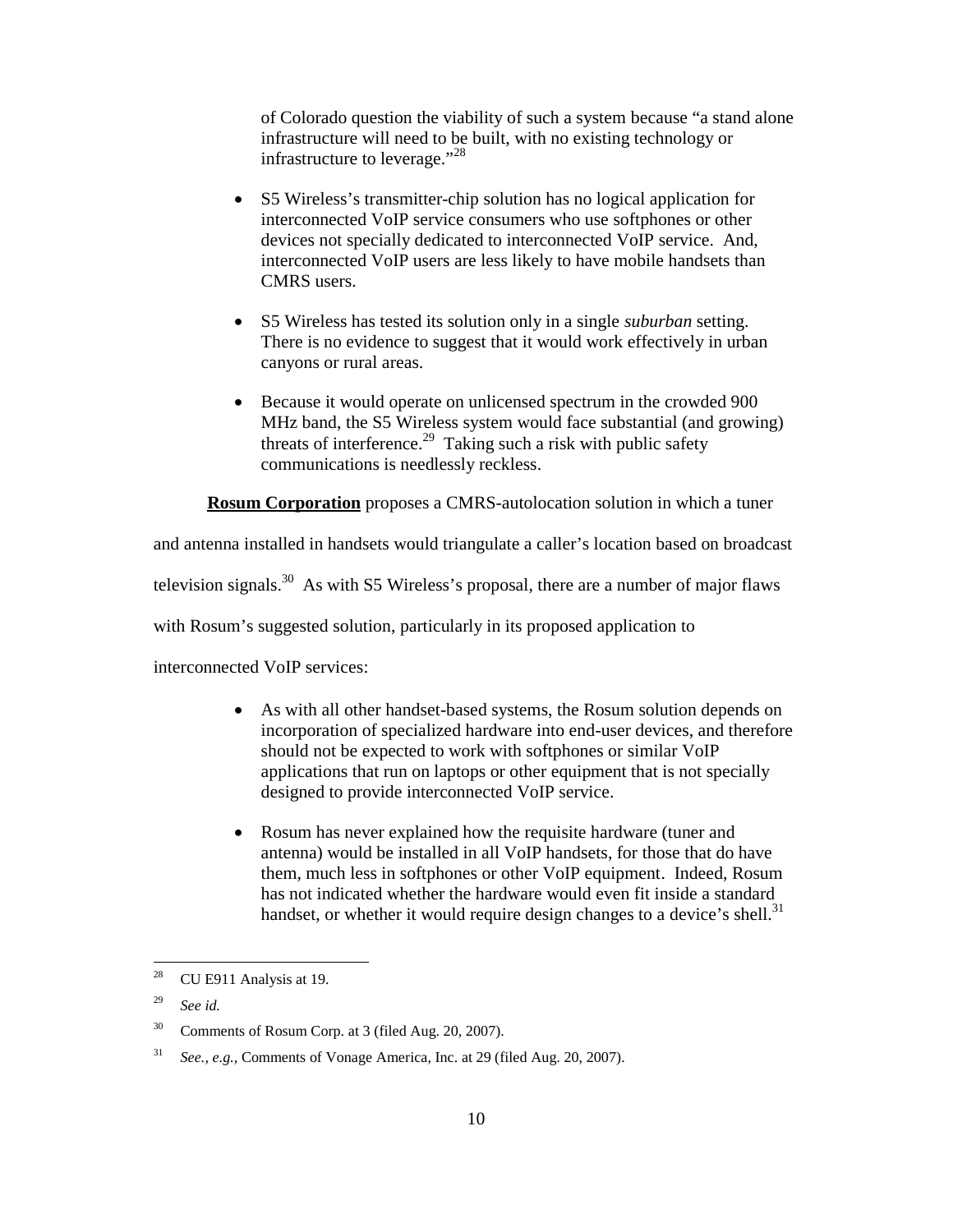- While a broadcast network exists across much of the country, many rural areas and in urban canyons have poor or nonexistent coverage.<sup>32</sup>
- The Rosum solution cannot work without additional network upgrades (*e.g.*, installation of timing reference servers), as broadcast signals are not currently locked to known time references.<sup>33</sup>

**TruePosition** proposes a solution for CMRS based on a hybrid deployment of U-

TDOA and A-GPS technologies. While it proclaims the general effectiveness of its

proposal, TruePosition admits that it "undoubtedly is true" that "no existing or

anticipated technology would achieve the Commission's accuracy standards in *every*

case."<sup>34</sup> TruePosition also disparages all competing solutions, explaining that they are

"not capable of producing the desired improvements in location estimates."<sup>35</sup> A hybrid of

U-TDOA and A-GPS suffers from numerous other shortcomings:

- TruePosition does not explain, and it is not at all clear, how a solution that depends on the provider's operation of the CMRS radio frequency network can possibly be used by interconnected VoIP service providers, the vast majority of which do not operate such a network or any other radio frequency network. 36
- GPS and A-GPS technologies do not work effectively indoors because there is no direct line-of-sight to the satellites that triangulate location.<sup>37</sup>
- As the 911 Industry Alliance observes, "TDOA and A-GPS each have strengths and weaknesses," but "[s]imply combining the two, absent more advancement, will not result in the improvements necessary to achieve universal PSAP level compliance."<sup>38</sup>

<sup>32</sup> *See* CU E911 Analysis at 19.

<sup>33</sup> *See* Comments of Vonage America, Inc. at 28-29 (filed Aug. 20, 2007).

<sup>34</sup> Comments of TruePosition, Inc. at 1-2 (filed Aug. 20, 2007).

<sup>35</sup> *Id.* at 13.

<sup>36</sup> *See id.*

<sup>37</sup> *See* Comments of Vonage America, Inc. at 25 (filed Aug. 20, 2007); CU E911 Analysis at 13.

<sup>38</sup> Comments of the 911 Industry Alliance at 4 (filed Aug. 20, 2007).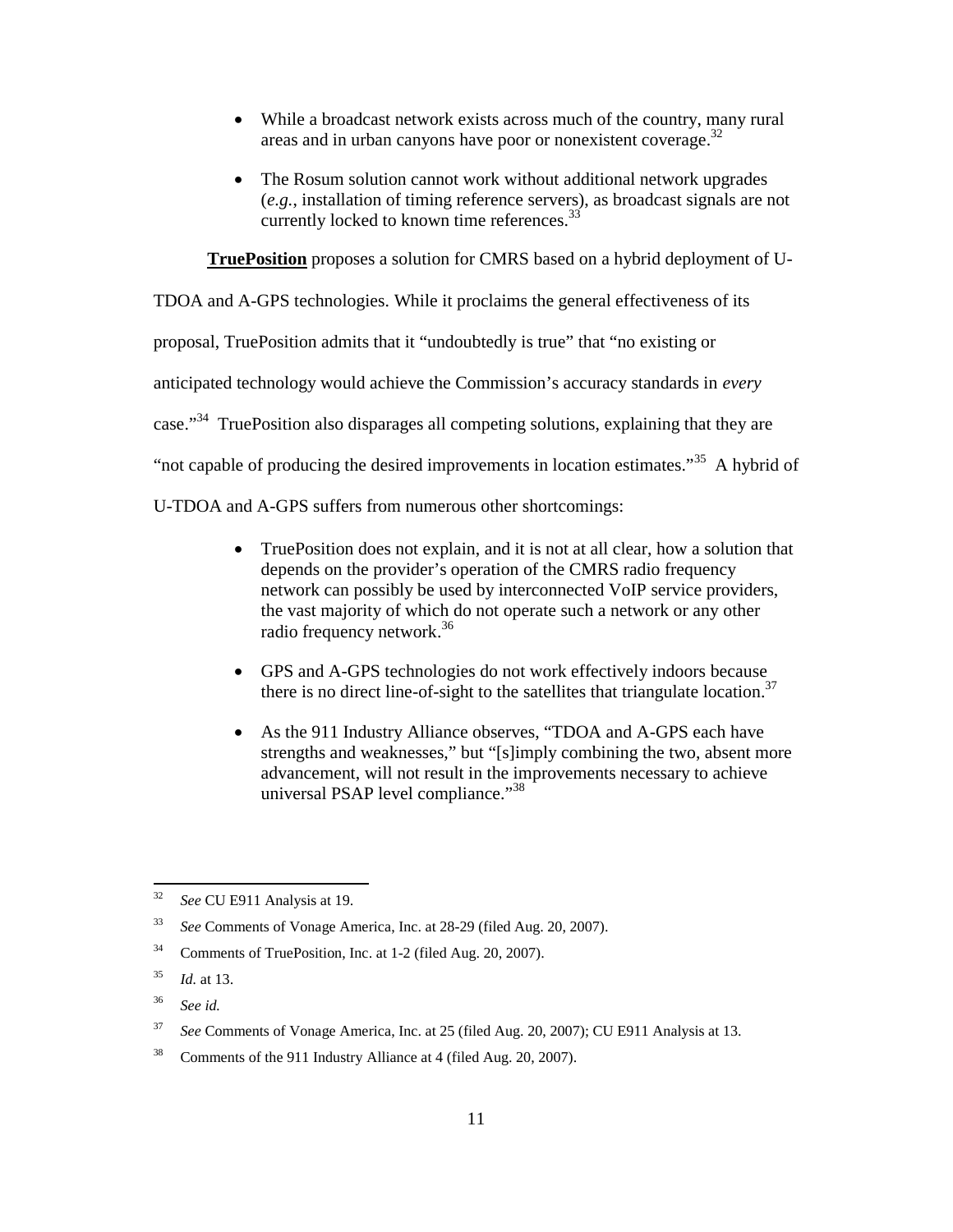**YMax** proposes another handset-based solution that would incorporate a cellular transceiver within devices designed for interconnected VoIP service.<sup>39</sup> The transceiver would remain inactive unless the user called 911, at which point it would begin transmitting and the CMRS network would treat it like any other CMRS emergency call. YMax's shortcomings include the following:

- The system is still in an early developmental stage, as neither the YMax device nor the underlying transceiver is yet available.<sup>40</sup>
- Pushing emergency calls to the CMRS network as YMax proposes will lead to less accurate location information in many cases. Even where the CMRS call is delivered over a network that uses network-derived location information, that information is likely to be less accurate than the caller's Registered Location, which will be a specific street address. YMax evidently will be unable to deliver any location information beyond cell site when it routes over a CMRS network that relies on handset hardware to derive user location. $41$
- YMax's solution would not provide any coverage in areas without CMRS signal reception.
- YMax apparently has not undertaken any effort to coordinate or test its solution with the network providers and PSAPs that could be affected, and does not address contractual, compensation, or other arrangements for using CMRS networks to deliver YMax's emergency calls.

**Wi-Fi Positioning** , the technology underlying another proposed solution, would

determine a caller's location based on the registered locations of wireless access points

("WAPs"). Because WAPs are uniquely identifiable based on their base station

addresses, a device that knows the location of multiple WAPs can in theory provide a

fairly accurate estimate of its location. But Wi-Fi positioning suffers from as many flaws

as the proposals discussed above:

<sup>39</sup> *See* Comments of YMax Corp. at 5.

<sup>40</sup> *See id.* at 5-6.

<sup>41</sup> *See, e.g.,* Comments of Vonage America, Inc. at 8-9 (filed Aug. 20, 2007); Comments of TeleCommunications Systems, Inc. at 3, 7 (filed Aug. 20, 2007).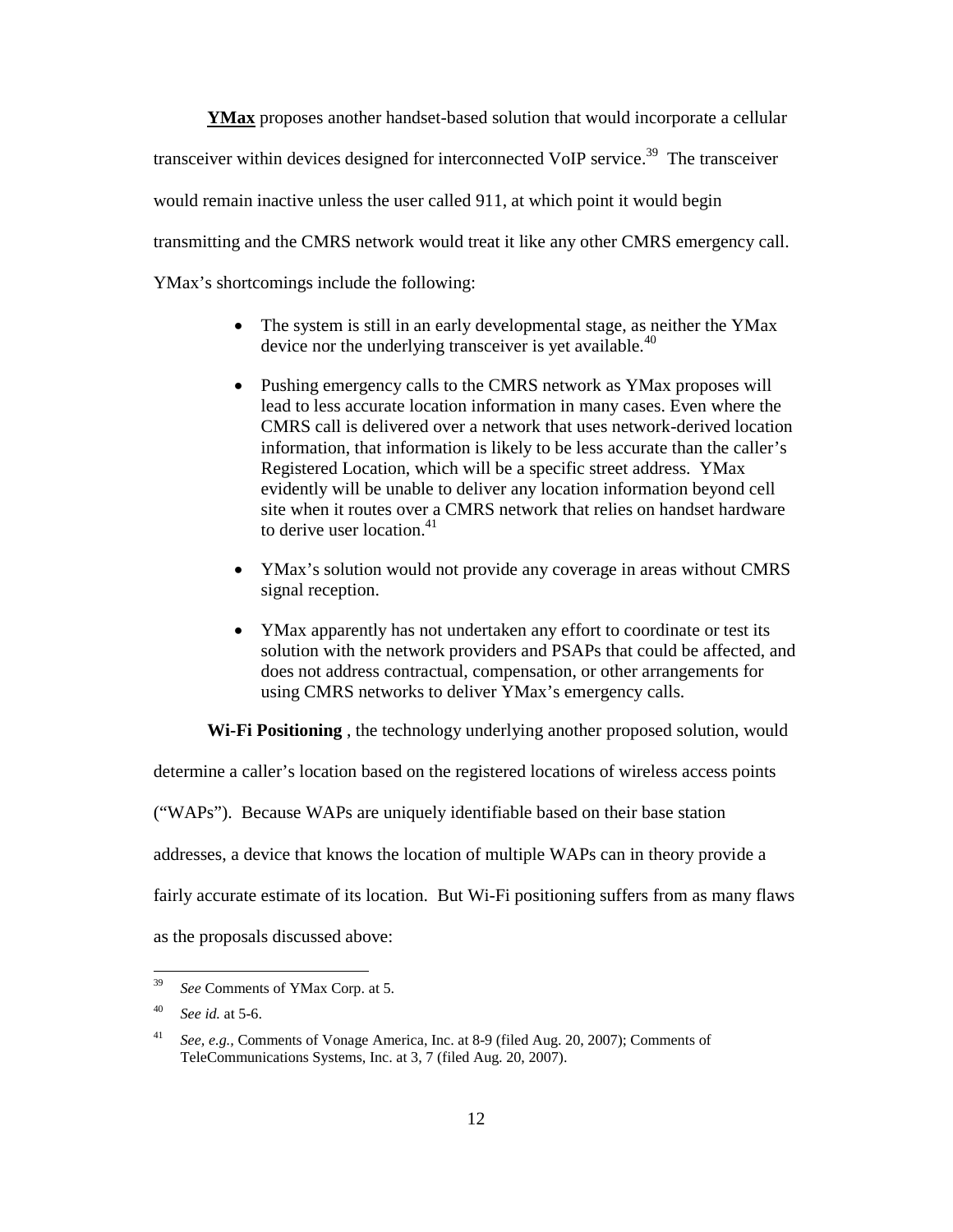- WAP coverage is inadequate on a nationwide basis. While coverage is improving in major metropolitan areas, it may always be poor in rural areas.<sup>42</sup>
- A Wi-Fi solution would entail enormous equipment upgrade costs (and a long timeline) to ensure that devices currently lacking Wi-Fi connectivity could use the technology.
- A database of WAP locations would nearly always be out of date because, as unlicensed and unregulated devices, WAPs can be moved without notice.<sup>43</sup>
- Since a Wi-Fi positioning solution would operate on unlicensed spectrum in the 802.11 band, communications would lack interference protections, and interference threats would increase with time as the band becomes more crowded. As with S5 Wireless's proposed use of unlicensed spectrum, this is an unduly dangerous proposition for emergency communications. 44

\* \* \* \* \*

At bottom, for each proposed "solution" there are fundamental shortcomings that

cannot be resolved simply through additional testing and deployment. The lack of any

commercially-ready and technically-feasible solution should compel the Commission to

reject any autolocation mandate for interconnected VoIP services.

#### **IV. IMPOSING AN AUTOLOCATION MANDATE WILL SLOW PROGRESS TOWARD E911 SOLUTIONS AND THREATEN DEVELOPMENT AND DEPLOYMENT OF INNOVATIVE SERVICES.**

In its opening comments, VON demonstrates that imposing an autolocation

mandate on interconnected VoIP service providers notwithstanding current technical

infeasibility would slow the impressive progress already made by the VoIP industry in

the provision of emergency services.<sup>45</sup> Other commenters agree.

<sup>42</sup> *See, e.g.,* CU E911 Analysis at 15; Comments of Vonage America, Inc. at 30 (filed Aug. 20, 2007).

<sup>43</sup> *See* Comments of Vonage America, Inc. at 30 (filed Aug. 20, 2007).

<sup>44</sup> *See* CU E911 Analysis at 15-16.

<sup>45</sup> *See* Comments of the VON Coalition at 1-2 (filed Aug. 20, 2007).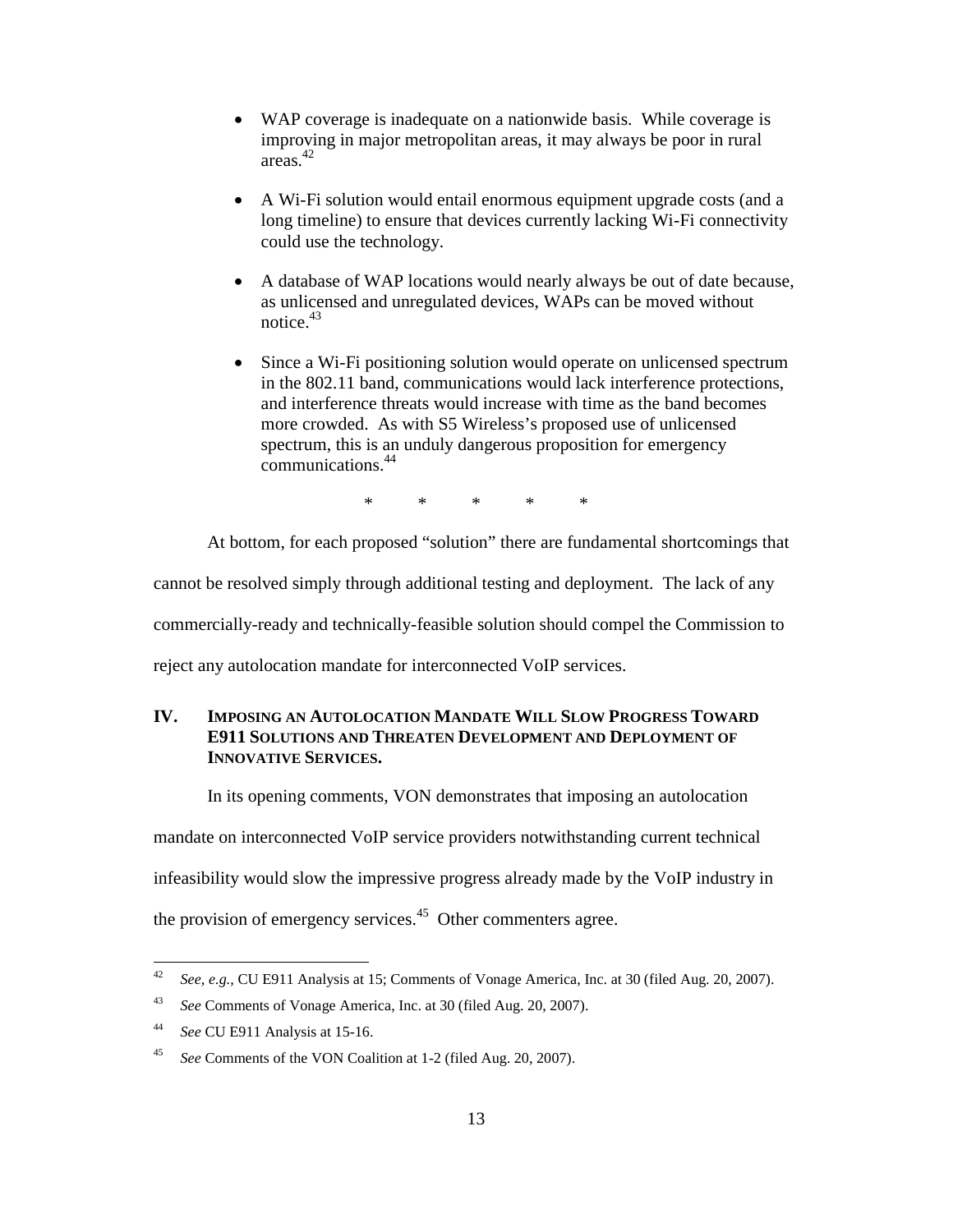Verizon, for example, indicates that "[i]f the Commission were now to adopt rules requiring interconnected VoIP providers to implement the wireless requirements . . . it could result in a significant delay in the availability of any capability to automatically detect a caller's location."<sup>46</sup> In particular, Verizon explains, "the industry would need to divert its resources and efforts from the current standards work, and start anew on developing a method for providing latitude and longitude and transmitting that information to PSAPs." Qwest similarly states that "VoIP providers are still implementing prior E911 mandates with respect to their product offerings. A location accuracy mandate would divert capital and human resources from the fundamental E911 provisioning efforts."<sup>47</sup> In short, as Clearwire concludes, "[p]remature imposition of additional portable VoIP E911 obligations may serve to undermine the progress that is being made."<sup>48</sup>

Plainly, imposing unrealistic new autolocation requirements will not only delay progress toward E911 solutions, but will also deter development of innovative new VoIP services more broadly. Nokia, for example, cautions that "the Commission should take care not to impose unachievable regulatory obligations on [interconnected VoIP] services that may hinder their development and the great promise they show for U.S. consumers."<sup>49</sup> The Telecommunications Industry Association ("TIA") points out that "regulation cannot keep pace with today's advances in technology – and that excessive regulation (such as technology mandates) merely stifles technological innovation.

<sup>46</sup> Comments of Verizon at 4 (filed Aug. 20, 2007).

<sup>&</sup>lt;sup>47</sup> Comments of Qwest Communications International Inc. at 5 (filed Aug. 20, 2007).

<sup>48</sup> Comments of Clearwire Corporation at 5 (filed Aug. 20, 2007).

<sup>&</sup>lt;sup>49</sup> Comments of Nokia Inc. and Nokia Siemens Networks at 6 (filed Aug. 20, 2007).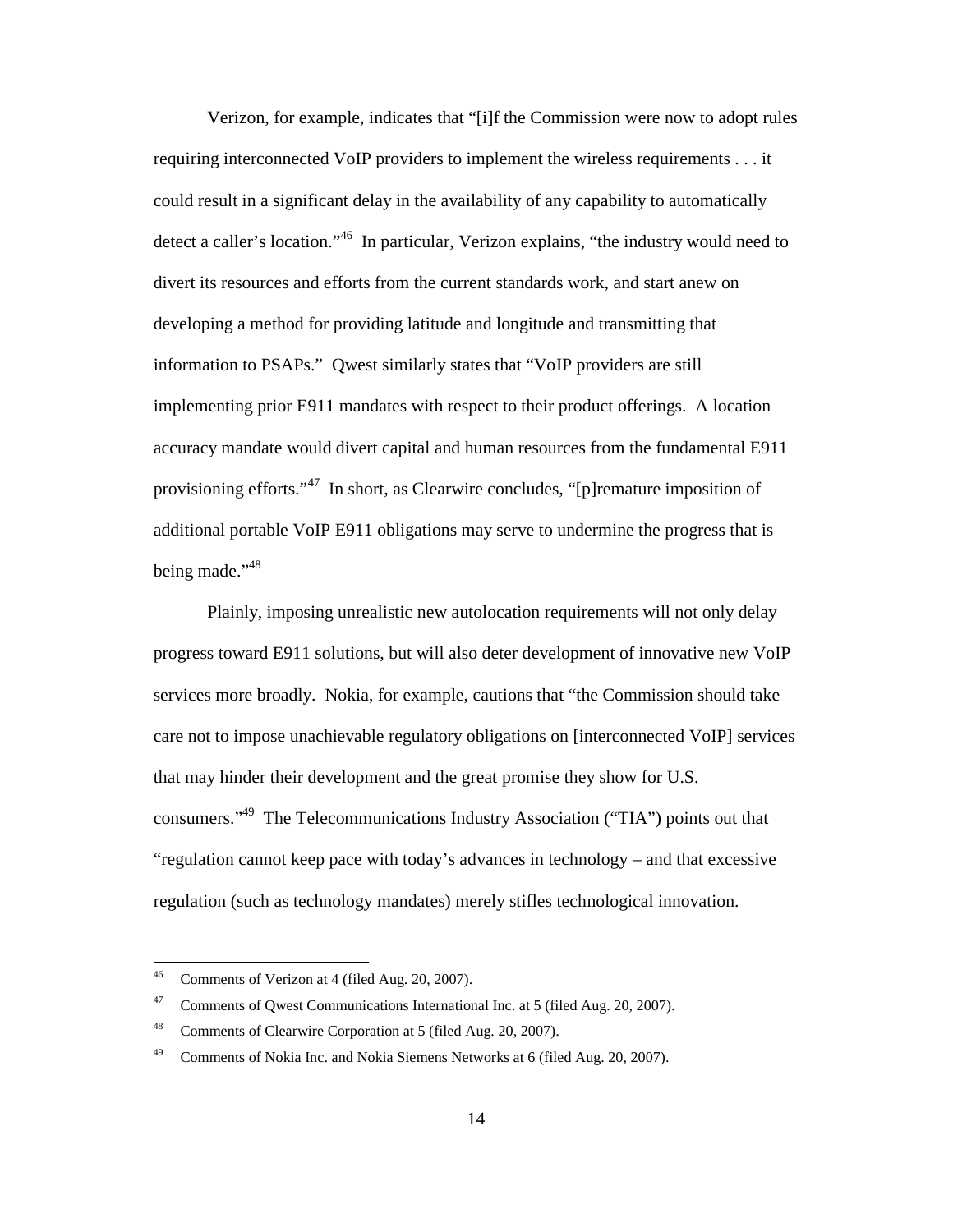Industry, not the government, is in the best position to proffer cutting-edge solutions for meeting the emergency response needs of consumers and public safety authorities."<sup>50</sup> Indeed, "if the Commission imposes heightened autolocation requirements on these new and emerging services, it will likely stop these services in their tracks."<sup>51</sup>

In its opening comments, VON gives a specific example of how regulation imposing an autolocation mandate could stop a particular kind of service "in [its] tracks," stating that such a mandate would likely "limit the commercial availability of VoIP softphones because they cannot incorporate E911 autolocation hardware."<sup>52</sup> The Information Technology Industry Council ("ITIC") makes the same point, arguing that "[a]ttempts to apply one set of CMRS E911 rules to all types of VoIP will make it difficult, if not impossible" for companies offering "innovative, low-cost, software-based access" to interconnected VoIP services "to do business in the U.S."<sup>53</sup> Elimination of softphones in the U.S. would, in turn, not only harm interconnected VoIP service providers, but would also place American businesses and consumers at a severe disadvantage in the global economy.

### V. FURTHER STUDY IS NEEDED TO EVALUATE HOW TO PROVIDE PUBLIC SAFETY **ENTITIES WITH THE MOST RELIABLE LOCATION INFORMATION UNDER REAL-WORLD CONDITIONS.**

VON explains in its opening comments that interconnected VoIP service

providers offer a broad variety of services and service configurations.<sup>54</sup> The highly

<sup>&</sup>lt;sup>50</sup> Comments of the Telecommunications Industry Association at 5 (filed Aug. 20, 2007).

<sup>51</sup> *Id.* at 7.

<sup>52</sup> Comments of the VON Coalition at 12 (filed Aug. 20, 2007).

<sup>53</sup> Comments of the Information Technology Industry Council at 6 (filed Aug. 20, 2007).

<sup>54</sup> *See* Comments of the VON Coalition at 10-11 (filed Aug. 20, 2007) (citing six broad categories of service offering, while acknowledging that "we cannot set forth every variation of interconnected VoIP services here").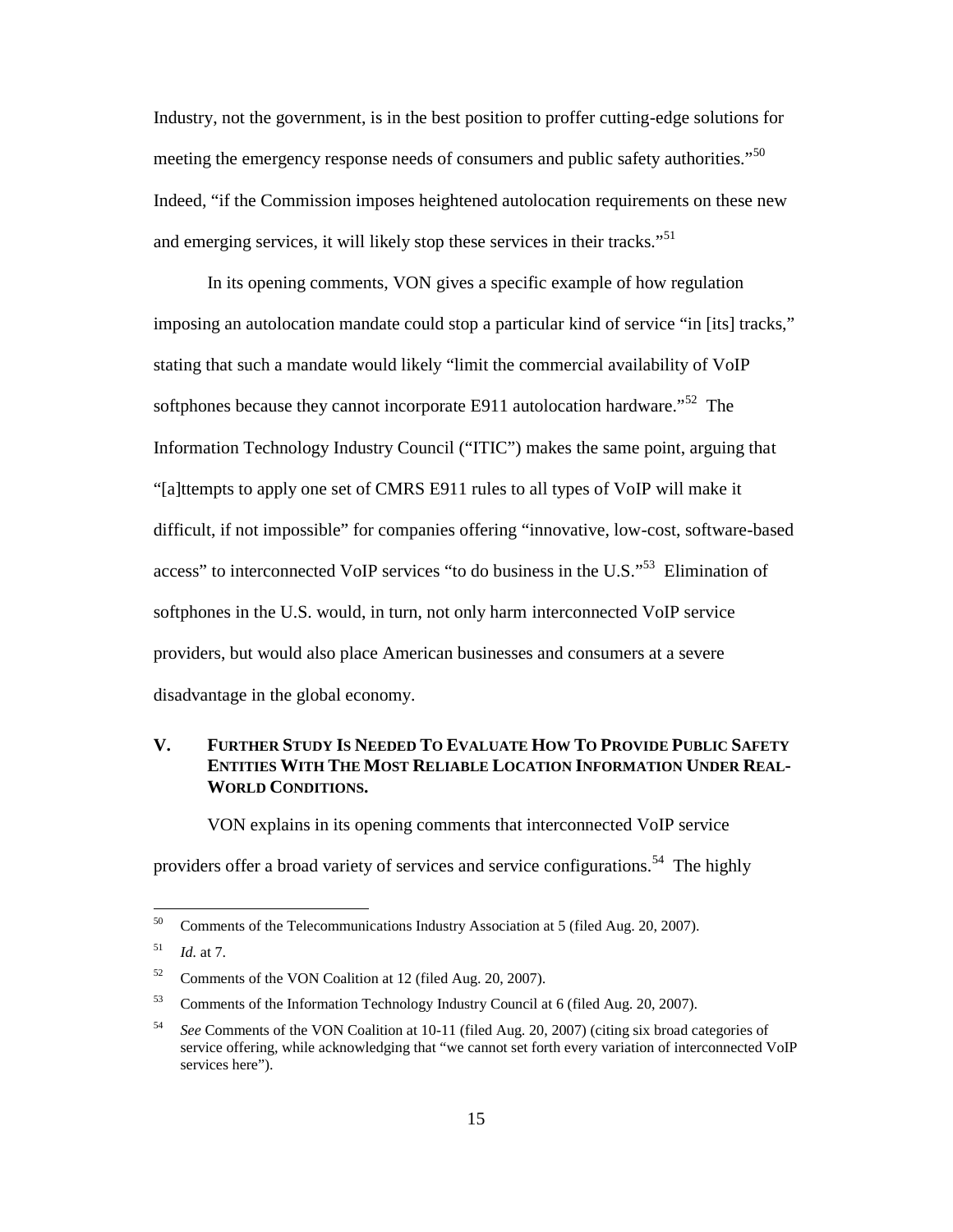differentiated nature of VoIP service offerings makes it particularly challenging to analyze what kind of location information will improve on the Commission's current requirements. But that challenge cannot simply be ignored, as new or different mandates should not be adopted unless they will improve public safety overall. The Commission must therefore analyze the costs and benefits of different approaches to determining location information for specific services before imposing any kind of autolocation or accuracy mandate. At present, however, the record does not include the information necessary for such an analysis.

VON's opening comments set forth numerous specific issues on which additional information is needed.<sup>55</sup> Other commenters similarly highlight the need for better information before factually and legally sound decisions regarding possible autolocation or accuracy requirements may be made. Motorola states that the "E911 automatic location issues facing CMRS and VoIP providers are numerous and complex. *Currently, there is insufficient information available to establish an achievable 911 location accuracy standard on a forward-looking basis*."<sup>56</sup> Nokia urges that autolocation requirements not be imposed until "time is taken to study location technologies that can be used when a wireless 911 call is made using VoIP, standards are developed for delivering location technology over the Internet when a wireless VoIP 911 call is made, and technologies to be utilized for location are tested and finally deployed."<sup>57</sup>

Misguided suggestions by public safety entities for dealing with the differences among interconnected VoIP services serve only to underscore the need for further study.

<sup>55</sup> *See id.* at 23-24.

<sup>56</sup> Comments of Motorola, Inc. at 4 (filed Aug. 20, 2007) (emphasis added).

<sup>57</sup> Comments of Nokia Inc. and Nokia Siemens Networks at 6 (filed Aug. 20, 2007).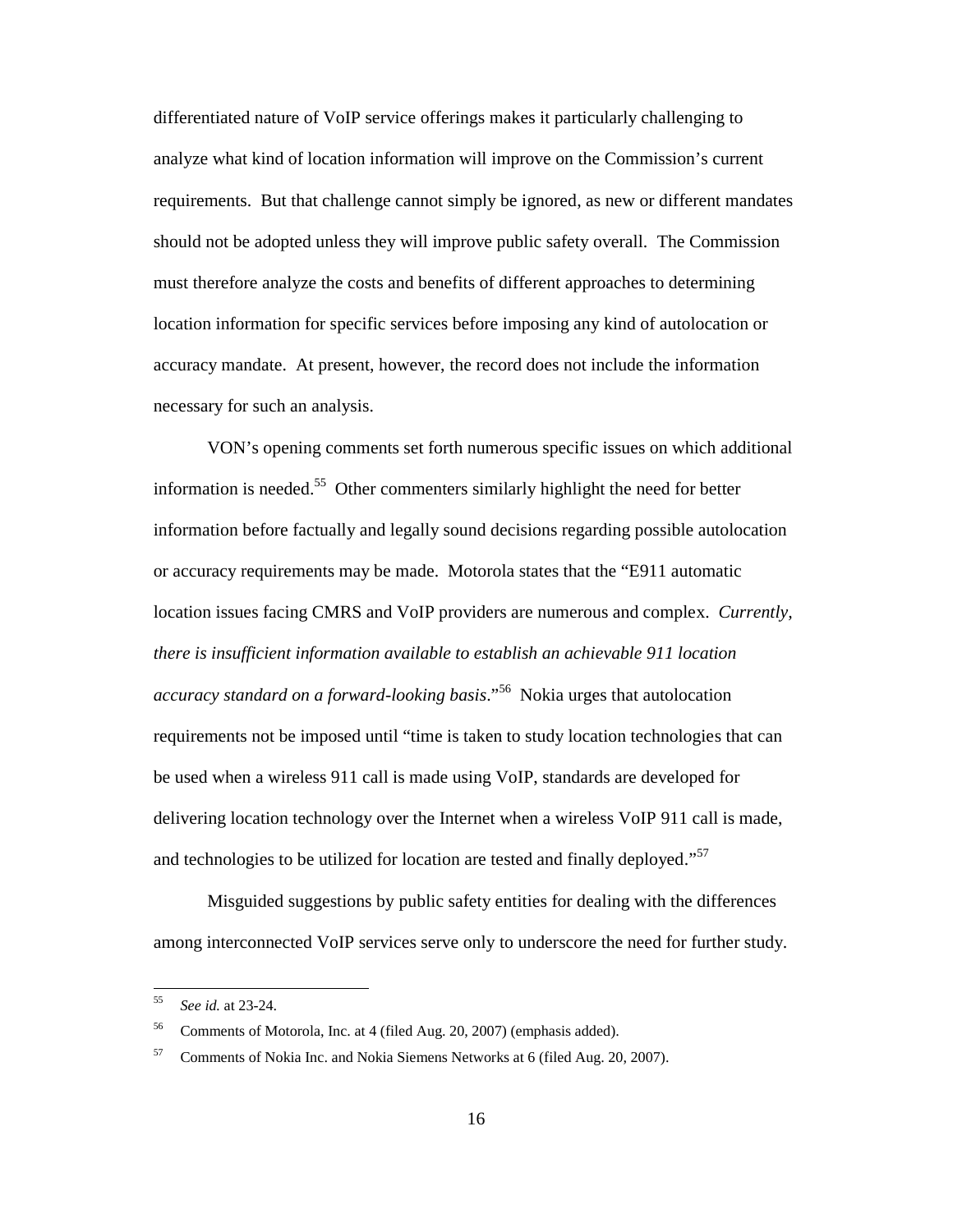For example, two public safety entities suggest that MSAG data is sufficient for "wired" interconnected VoIP services, but that autolocation should be required for nomadic interconnected VoIP services.<sup>58</sup> While this approach might appear reasonable at first blush, it flatly ignores the fact that interconnected VoIP service providers often have no way to know their customers' mode of Internet access, much less of delivering different location information as the nature of the customer's access changes. Accordingly, the public safety entities' proposal seems unlikely to survive real-world fact-gathering and testing. This, of course, is just one example of the obstacles that arise from the variety of interconnected VoIP service offerings and Internet access possibilities, and it underscores the importance of studying potential E911 solutions more carefully.

### **VI. THE FCC SHOULD CONVENE AN ADVISORY COMMITTEE TO UNDERTAKE FURTHER STUDY.**

The comments display a striking uniformity on the question of how to move forward and obtain additional information necessary for the Commission to make a reasoned decision regarding emergency calls generated from an interconnected VoIP service customer. Specifically, commenters agree that the FCC should charter an interconnected VoIP-focused technical advisory committee or task force to conduct rigorous scientific and engineering evaluations of possible solutions and to weigh the relative costs and benefits of any new accuracy standards. As Commissioner Copps has noted, the Commission should proceed "on a sound technical footing" as it addresses autolocation.<sup>59</sup> It is particularly important that the Commission take this step now, at the

<sup>58</sup> *See* Comments of the Association of Public-Safety Communications Officials-International, Inc. at 5-6 (filed Aug. 20, 2007); Comments of the Texas 9-1-1 Alliance and the Texas Commission on State Emergency Communications at 12-13 (filed Aug. 20, 2007).

<sup>59</sup> Separate Statement of Commissioner Michael J. Copps, Wireless E911 Location Accuracy Requirements; Report and Order (FCC 07-166) (Sept. 11, 2007).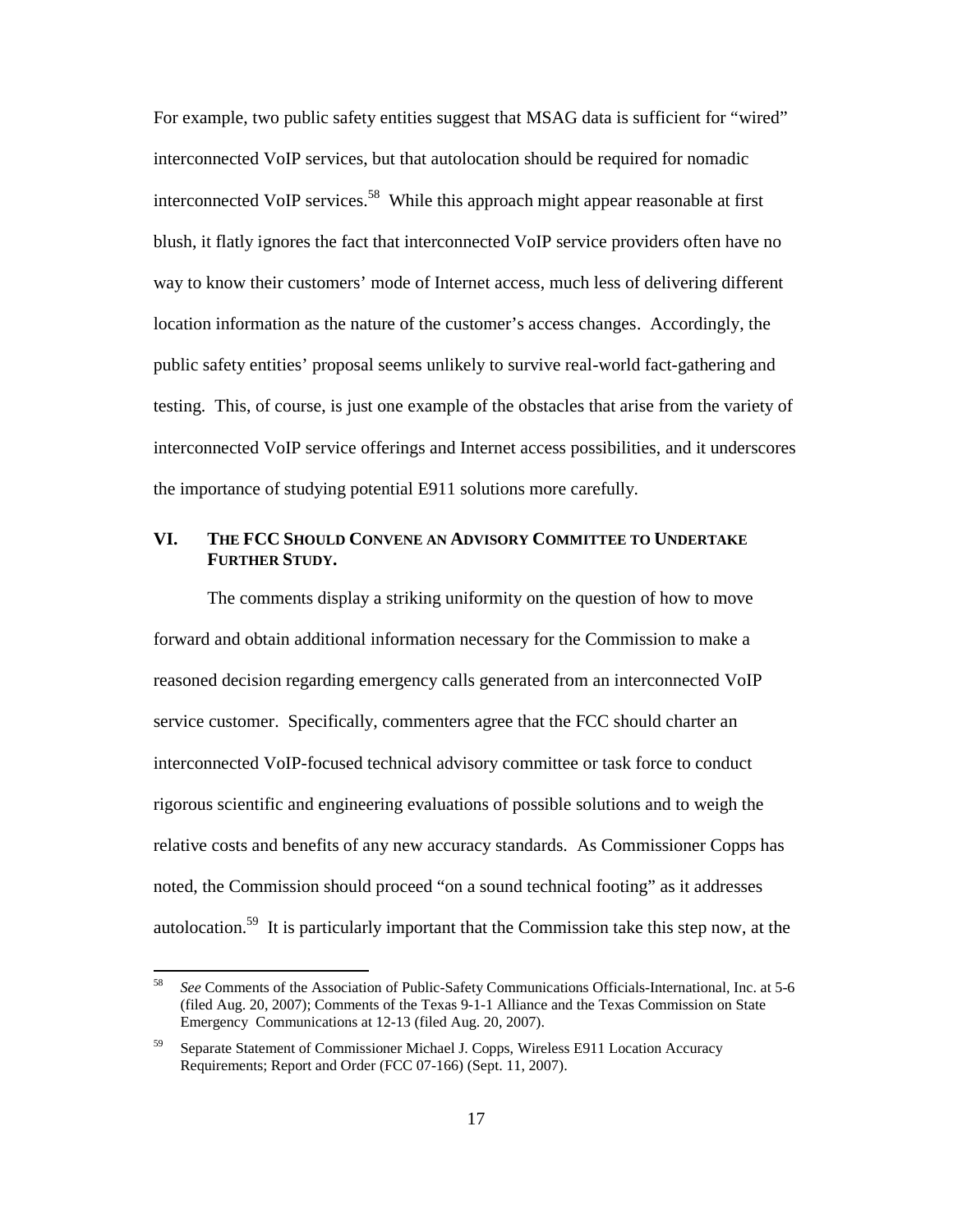earliest stages of this inquiry, so the Commission can be assured of the technical feasibility of any new requirements in advance of their adoption.

The Wireless Communications Association International suggests that "[r]ather than risk the adoption of arbitrary and potentially counterproductive VoIP location accuracy requirements, the Commission should give all the relevant stakeholders the opportunity to discuss and eventually identify the approaches that are best suited for provisioning reliable ALI for portable and mobile interconnected VoIP service."<sup>60</sup> TIA argues that "[t]his type of forum, with all stakeholders working together to accomplish a common goal" would "enable a complete discussion of the critical issues raised by this proceeding" by "combining the resources and knowledge of all parties that will be directly affected by the outcome."<sup>61</sup> And, individual commenters from all sides of the issue, including service providers, equipment manufacturers, and even autolocation solution providers all recognize the benefits of an independent task force.<sup>62</sup>

#### **VII. COMMENTERS CONCUR WITH VON ON OTHER CORE ISSUES.**

#### *A. If the Commission Does Impose an Autolocation or Accuracy Mandate, It Should Not Adopt Any Specific Technology Mandate.*

VON maintains that while *any* autolocation or accuracy mandate threatens to harm public safety and create unreasonable costs for interconnected VoIP service providers, if the Commission nonetheless decides to impose such a mandate, it should at

<sup>&</sup>lt;sup>60</sup> Comments of the Wireless Communications Association International at 14-15 (filed Aug. 20, 2007).

<sup>&</sup>lt;sup>61</sup> Comments of the Telecommunications Industry Association at 9 (filed Aug. 20, 2007).

<sup>62</sup> *See, e.g.,* Comments of Sprint Nextel at 20 (filed Aug. 20, 2007); Comments of AT&T Inc. at i, 13 (filed Aug. 20, 2007); Comments of Qwest Communications International Inc. at 10 (filed Aug. 20, 2007); Comments of Nokia Inc. and Nokia Siemens Networks at 6 (filed Aug. 20, 2007); Comments of S5 Wireless, Inc. at 9 (filed Aug. 20, 2007).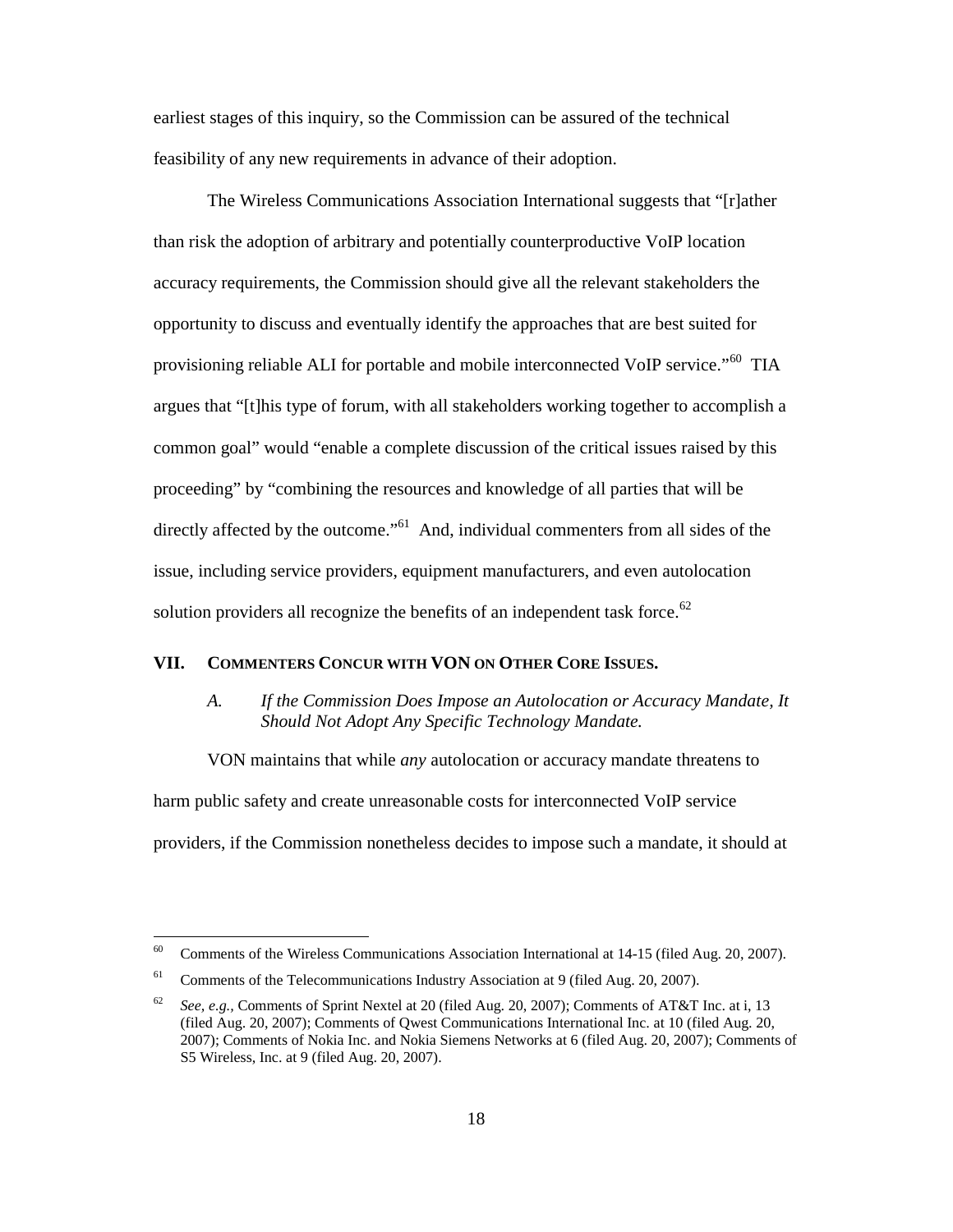least avoid requiring the use of any specific technology or technological standard.<sup>63</sup> Such a mandate would be counterproductive both because regulation cannot keep pace with technological advances in location solutions and because – as a result of the differences among interconnected VoIP services – there can be no single technological solution effective for all interconnected VoIP services.<sup>64</sup>

Numerous commenters mirror VON's concern that the Commission must avoid technology mandates. ITIC succinctly summarizes the problems with technology mandates:

- "There is no one-size fits all technological solution for potential policy challenges such as VoIP E911": $65$
- Technology mandates may "slow, disrupt, or distort [the] innovation" currently taking place; $66$
- Government regulation cannot "keep up with the pace of technological advances in the IP marketplace";<sup>67</sup> and
- "Congress clearly supports such a technology neutral approach to regulation" since "[e]very significant piece of legislation moving in the 109th and 110th Congresses contains language prohibiting the Commission from imposing a "specific technology" or "technological standard."<sup>68</sup>

TIA "strongly opposes the imposition of regulations that would require a specific location technology or technological standard."<sup>69</sup> Indeed, it emphasizes that "if the Commission imposes a mandatory location technology, it will impede the development and

<sup>63</sup> *See* Comments of the VON Coalition at 14-15 (filed Aug. 20, 2007).

<sup>64</sup> *See id.* at 10-15.

<sup>&</sup>lt;sup>65</sup> Comments of the Information Technology Industry Council at 3-4 (filed Aug. 20, 2007).

<sup>66</sup> *Id.* at 4.

<sup>67</sup> *Id.*

<sup>&</sup>lt;sup>68</sup> *Id.* (citing various bills considered by the 109th and 110th Congresses).

 $69$  Comments of the Telecommunications Industry Association at 4 (filed Aug. 20, 2007).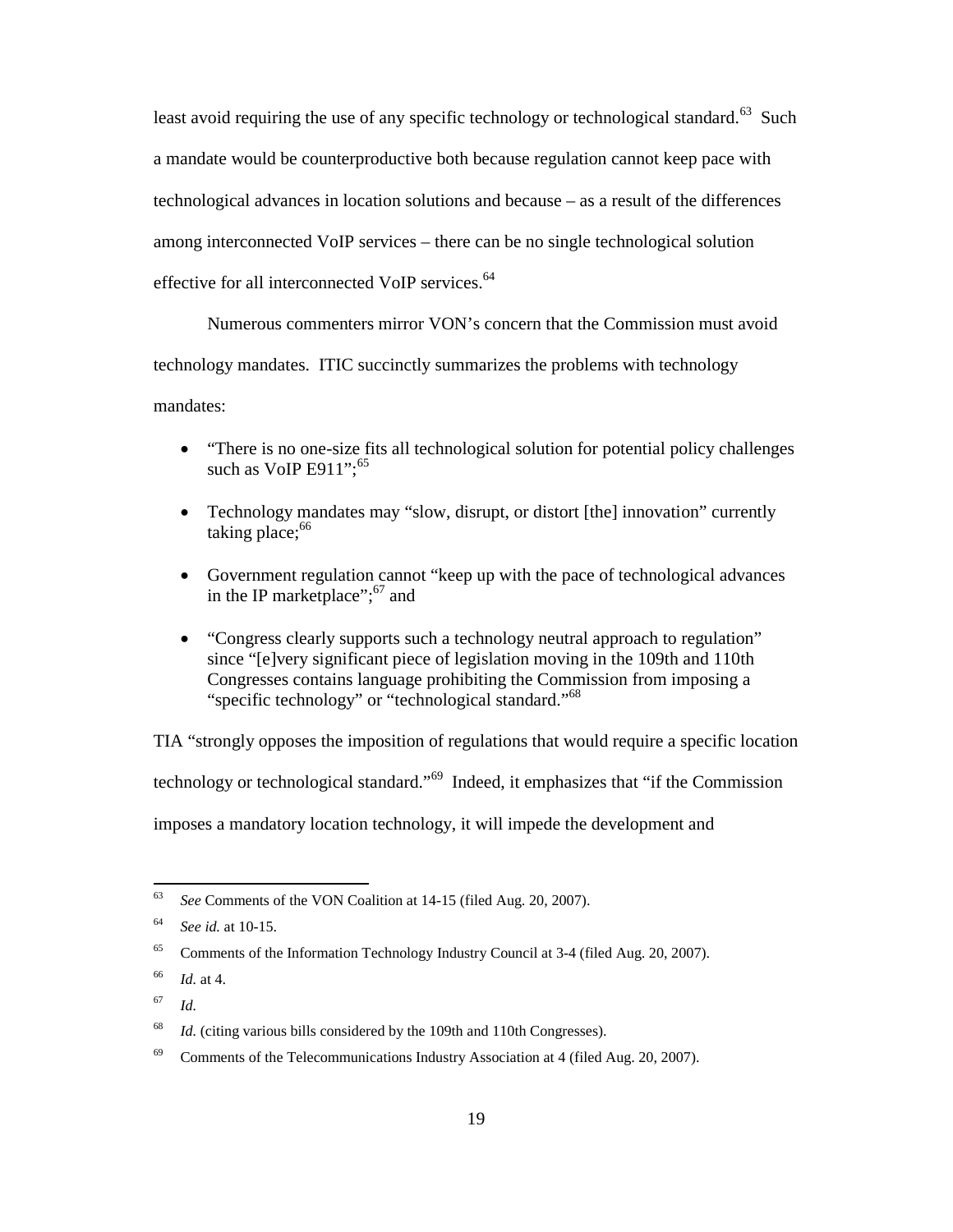deployment of the most technologically effective E911 location technology solution(s) $.^{970}$ 

#### *B. If the Commission does Impose any Autolocation or Accuracy Mandates, They Must be Limited to Devices Specially Designed to Provide Telecommunications Service or Interconnected VoIP Service.*

The *NPRM* does not appear to contemplate extending any eventual autolocation or accuracy mandate beyond "providers of interconnected VoIP services."<sup>71</sup> At least one commenter, however, dangerously suggests that the FCC could apply such requirements to "other . . . technology providers or manufacturers that enable or facilitate interconnection to the PSTN."<sup>72</sup>

As the ITIC argues, however, "[t]o the extent the Commission imposes any E911 autolocation requirements on telecommunications devices used to provide E911, it should narrowly impose such requirements *only* on telecommunications equipment or customer premises equipment (CPE) that is *specially designed* to provide telecommunications services or interconnected VoIP service."<sup>73</sup> ITIC also correctly points out that the Commission should be guided by its earlier decision applying disability access obligations only to "[telecommunications] equipment or CPE specially designed to provide interconnected VoIP service and that is needed to effectively use an interconnected VoIP service. $174$  The Commission's disability access order thus

<sup>70</sup> *Id.; see also* Comments of Intrado Inc. at 12 (filed Aug. 20, 2007); Comments of Clearwire Corp. at 8- 9 (filed Aug. 20, 2007).

<sup>71</sup> *NPRM* ¶18.

<sup>72</sup> Comments of Intrado Inc. at 12 (filed Aug. 20, 2007). Intrado even ponders whether E911 obligations could extend to text messages sent via the Internet. Plainly, however, consumers could not reasonably expect emergency response to a text message, and PSAPs have no systems in place to handle such requests.

<sup>73</sup> Comments of the Information Technology Industry Council at 7 (filed Aug. 20, 2007).

<sup>74</sup> *IP-Enabled Services*, Report and Order, 22 FCC Rcd. 11,275 ¶¶ 16, 20 (2007).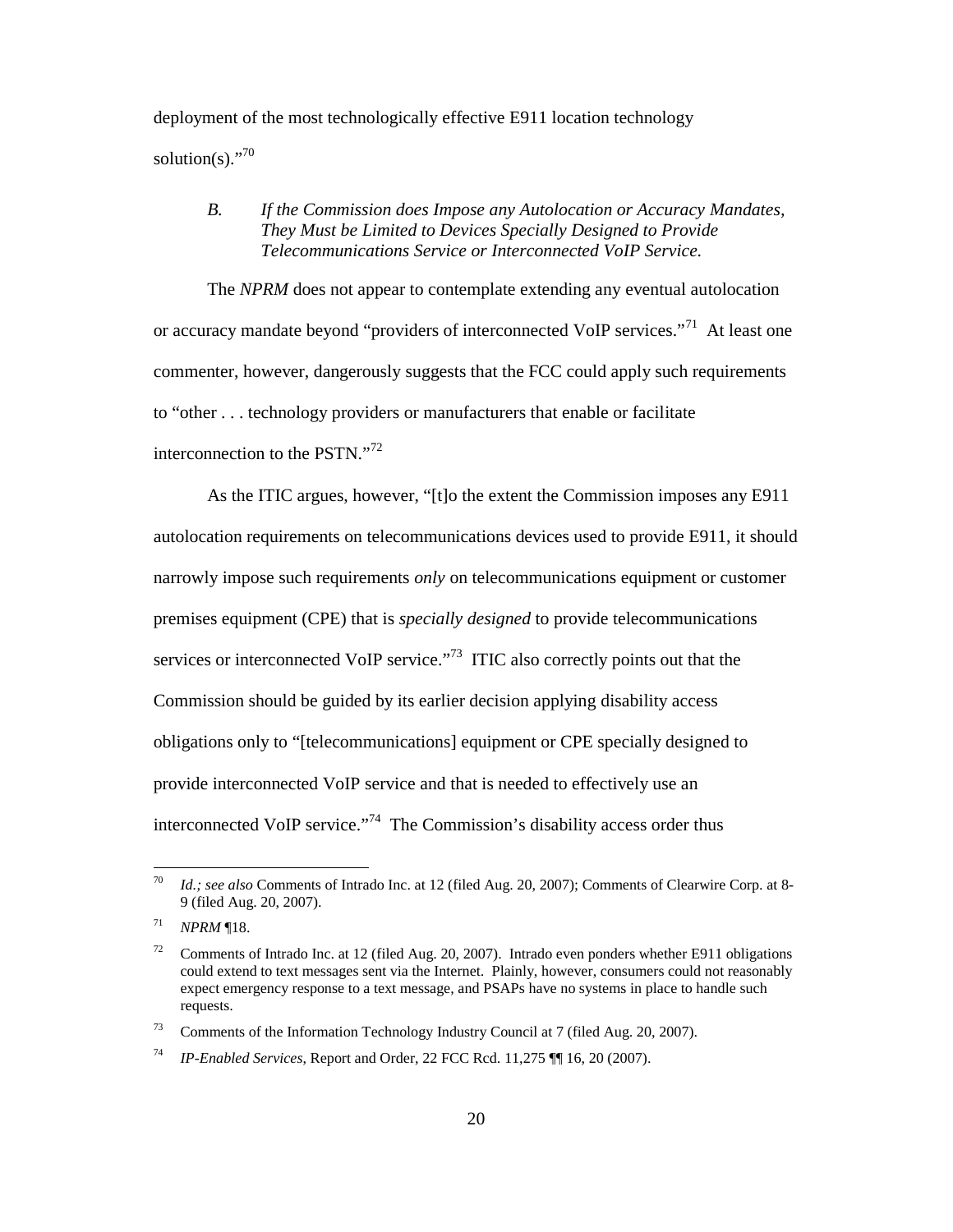recognizes that the manufacturer's specific intent to offer equipment for the provision of interconnected VoIP service is a requirement for regulation, and the Commission should follow that precedent here.

#### *C. Many PSAPs are not Ready to Receive E911 Call Data from Interconnected VoIP Service Providers.*

A consistent theme of the comments is that the Commission should not race to "set an arbitrary date on which it will begin enforcing a requirement that cannot be met."<sup>75</sup> but should instead take a measured approach ensuring the development of reliable emergency services. A number of commenters point out that it is not only service providers and E911 technology vendors who must evolve and modernize to ensure such services – PSAPs must also be given time to implement new systems.

Clearwire, for example, observes that despite "substantial industry efforts . . . to provide a more robust, reliable E911 service for portable VoIP subscribers, many PSAPs are not capable of receiving VoIP dynamic ALI information."<sup>76</sup> In other words, while a interconnected VoIP service subscriber's emergency call may reach the appropriate PSAP through the wireline E911 network, the PSAP may not have adopted the technology necessary for processing the information received. That is not, of course, to say that PSAPs are unwilling to embrace necessary technological change – rather, as ITIC points out, "PSAPs are already struggling with the expense and complexity of deploying technology to receive E911 information from mobile operators."<sup>77</sup> It is thus simply common sense that "there should not be a rush by the Commission to force

<sup>75</sup> Comments of Qualcomm Inc. at 2 (filed Aug. 20, 2007).

<sup>76</sup> Comments of Clearwire Corp. at 5 (filed Aug. 20, 2007).

<sup>77</sup> Comments of the Information Technology Industry Council at 7 (filed Aug. 20, 2007).